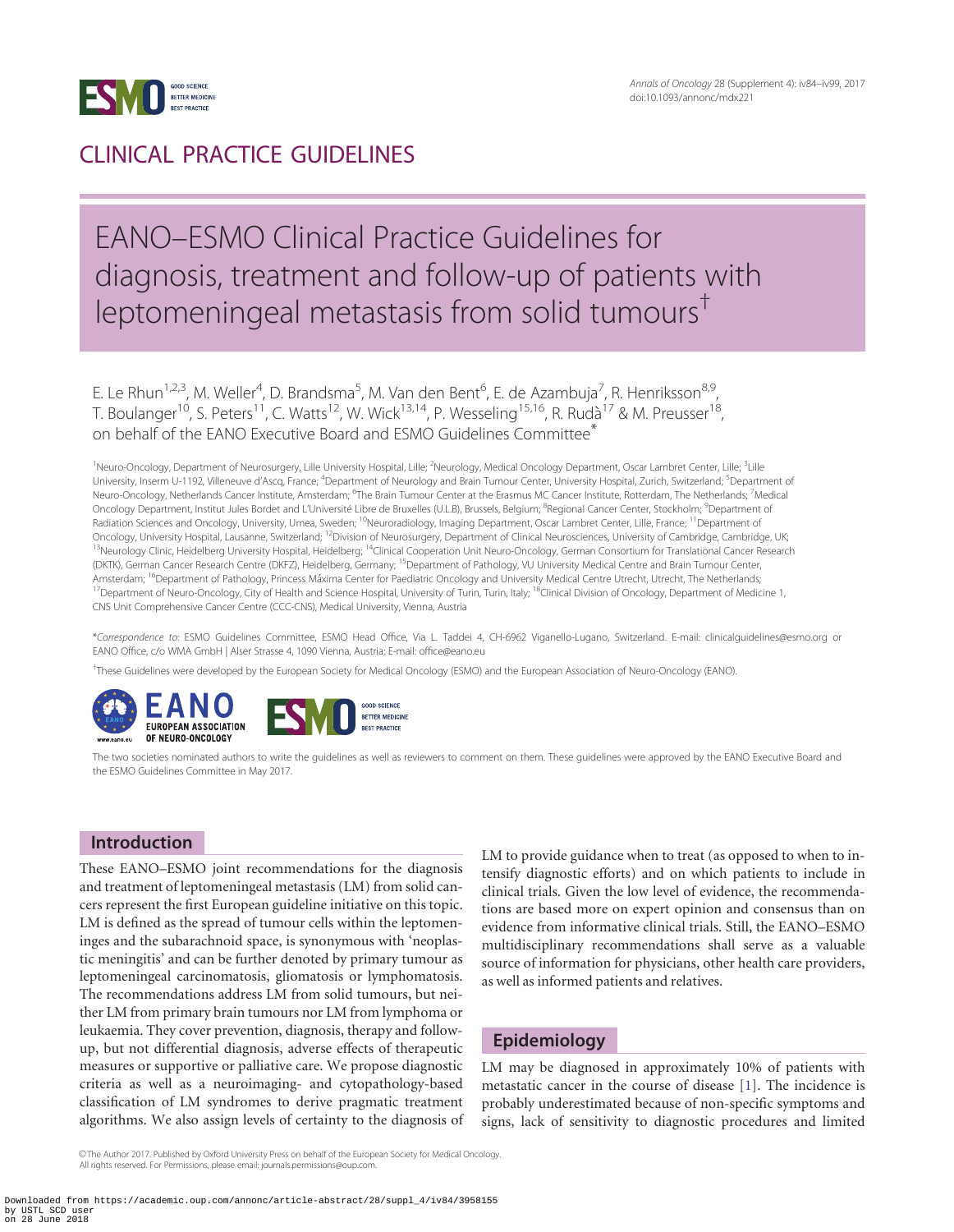therapeutic options. Breast cancer, lung cancer and melanoma represent the three most common causes of LM, but LM may be observed with all malignant tumours. LM occurs in the context of progressive systemic disease in approximately 70% of solid cancer patients with LM, in around 20% at the time of first progression after initial treatment, but in up to 10% already at the time of diagnosis. In recent large cohorts of LM patients, brain metastases were associated with LM in 33%–54% of breast cancer, 56%–82% of lung cancer and 87%–96% of melanoma patients [[2](#page-12-0)[–20](#page-13-0)].

Risk factors for the development of LM include opening of the ventricular system during brain metastasis surgery or resection of cerebellar metastases, especially when using a piecemeal resection [[21–26](#page-13-0)]. In a large cohort of patients with brain metastasis, the incidence of LM was higher in patients treated with surgery followed by stereotactic radiosurgery than in patients treated with radiosurgery alone [[27\]](#page-13-0).

Patients with lobular subtype and triple-negative tumours have a relatively higher risk of LM than patients with other types of breast cancer [\[28](#page-13-0)]. In recent cohorts, primary breast tumours causing LM were ductal carcinoma in 51%–78%, lobular carcinoma in 26%–35%, human epidermal growth factor receptor-2 (HER2)-positive in 10%–29% (up to 47% in only one series) and triple negative in 22%–40.5% [\[2–7,](#page-12-0) [9–12](#page-12-0), [28\]](#page-13-0).

Lung tumours causing LM were adenocarcinomas in 84%– 96% [\[13–16](#page-12-0), [19\]](#page-12-0). Epidermal growth factor receptor (EGFR)-mutant lung cancer may have a central nervous system (CNS) tropism [\[29–31](#page-13-0)]. Metastatic CNS involvement has also been recognised as an emerging complication in patients with anaplastic lymphoma kinase (ALK)-positive non-small-cell lung cancer (NSCLC) [\[32,](#page-13-0) [33\]](#page-13-0). In a second-line trial for ALK-positive disease, approximately 35% of ALK-positive patients had brain metastasis at the time of study entry [\[34](#page-13-0)].

Only a few large cohorts of melanoma patients with LM have been reported and risk factors, including LM risk-associated molecular profiles (e.g. BRAF mutation status), have not been identified.

The role of cerebrospinal magnetic resonance imaging (MRI) in addition to standard extracerebral staging during the followup of patients at high risk of LM (e.g. with triple-negative or lobular breast cancer) has not been evaluated.

#### Recommendation:

• LM should be considered in particular in patients with breast or lung cancer or melanoma who present with neurological symptoms or signs [EANO: III, C; ESMO: III, B].

#### Prognosis

Median survival is poor and limited to 6–8 weeks without tumour-specific treatment whereas survival may be prolonged to a few months with LM-directed treatment, including targeted therapy and immunotherapy: 1.75–4.5 months in breast cancer, 3–6 months in lung cancer and 1.7–2.5 months in melanoma (cohorts of more than 30 patients published within the last 10 years) [\[2–7](#page-12-0), [9–20](#page-12-0), [28\]](#page-13-0). Published survival rates at 1 year were 16%–24% for breast cancer [\[5,](#page-12-0) [12\]](#page-12-0), 19% for lung cancer [[13,](#page-12-0) [18](#page-12-0)] and 7% for melanoma patients [\[19\]](#page-12-0). Performance status at diagnosis of LM is the most important prognostic factor, as shown by multivariate analysis. Other frequently reported prognostic factors include

## Annals of Oncology **Annals of Oncology Clinical Practice Guidelines**

primary tumour type, cerebrospinal fluid (CSF) protein levels, administration of combined modality treatment, systemic treatment or intra-CSF treatment, and initial clinical or CSF responses to treatment [[2–5,](#page-12-0) [9–11,](#page-12-0) [35–39](#page-13-0)]. In contrast, an association of whole brain radiotherapy (WBRT) with overall survival (OS) has not been consistently reported [[13–16,](#page-12-0) [28](#page-13-0)].

#### **Pathogenesis**

The invasion of the leptomeninges by tumour cells may occur by haematogenous spread through the arterial or venous circulation, or endoneural, perineural, perivascular or lymphatic spread, especially from breast and lung cancers. Furthermore, there may be a direct invasion from brain or spinal parenchymal metastases in contact with the CSF, the choroid plexus and from subependymal metastases [\[40](#page-13-0)–[42](#page-13-0)]. Iatrogenic spread may occur after neurosurgical interventions, notably when lesioning the ventricles [\[22](#page-13-0)]. De novo tumours originating in the leptomeninges with melanoma histology are also observed, but represent a distinct disease entity [[43\]](#page-13-0). Once seeded in the meninges, tumour cells may disseminate along the meningeal and ependymal surfaces or with the CSF flow, with a predilection of colonising regions of slow CSF flow and gravity-dependent locations, e.g. posterior fossa, basilar cisterns and lumbar cistern [\[40](#page-13-0)]. Molecular factors facilitating seeding of the leptomeninges by tumour cells have not been identified.

### Clinical presentation

Symptoms and signs are related to the specific CNS areas involved by LM and thus are typically multifocal. The most frequent manifestations at presentation [[2](#page-12-0), [3](#page-12-0), [5](#page-12-0)–[7](#page-12-0), [11,](#page-12-0) [13](#page-12-0), [15,](#page-12-0) [18](#page-12-0)–[20,](#page-13-0) [44](#page-13-0)] are as follows:

- headache;
- nausea and vomiting;
- mental changes;
- gait difficulties;
- cranial nerve palsies, e.g. with diplopia or visual disturbance (cranial nerve VI, III, IV, II) and hearing loss (cranial nerve VIII);
- radicular signs including weakness, voiding and cauda equina problems; and
- focal or irradiating (radicular) neck and back pain.

Some of these symptoms and signs are in part or largely related to increased intracranial pressure due to CSF circulation disturbances and can be rapidly alleviated by lowering intracranial pressure through CSF drainage. Patients may also present with subtle isolated symptoms and signs. Bladder, sexual and bowel dysfunction are possibly underreported and should be explored at presentation and during the course of the disease. To ensure appropriate clinical management strategies, symptoms or signs due to parenchymal metastases, extracranial disease, side-effects of treatments or non-cancer comorbidities should be distinguished from LM-related neurological symptoms and signs. A detailed neurological examination is required and a standard evaluation form should be used for the clinical evaluation of patients at diagnosis and during follow-up [[1](#page-12-0)]. The Neurologic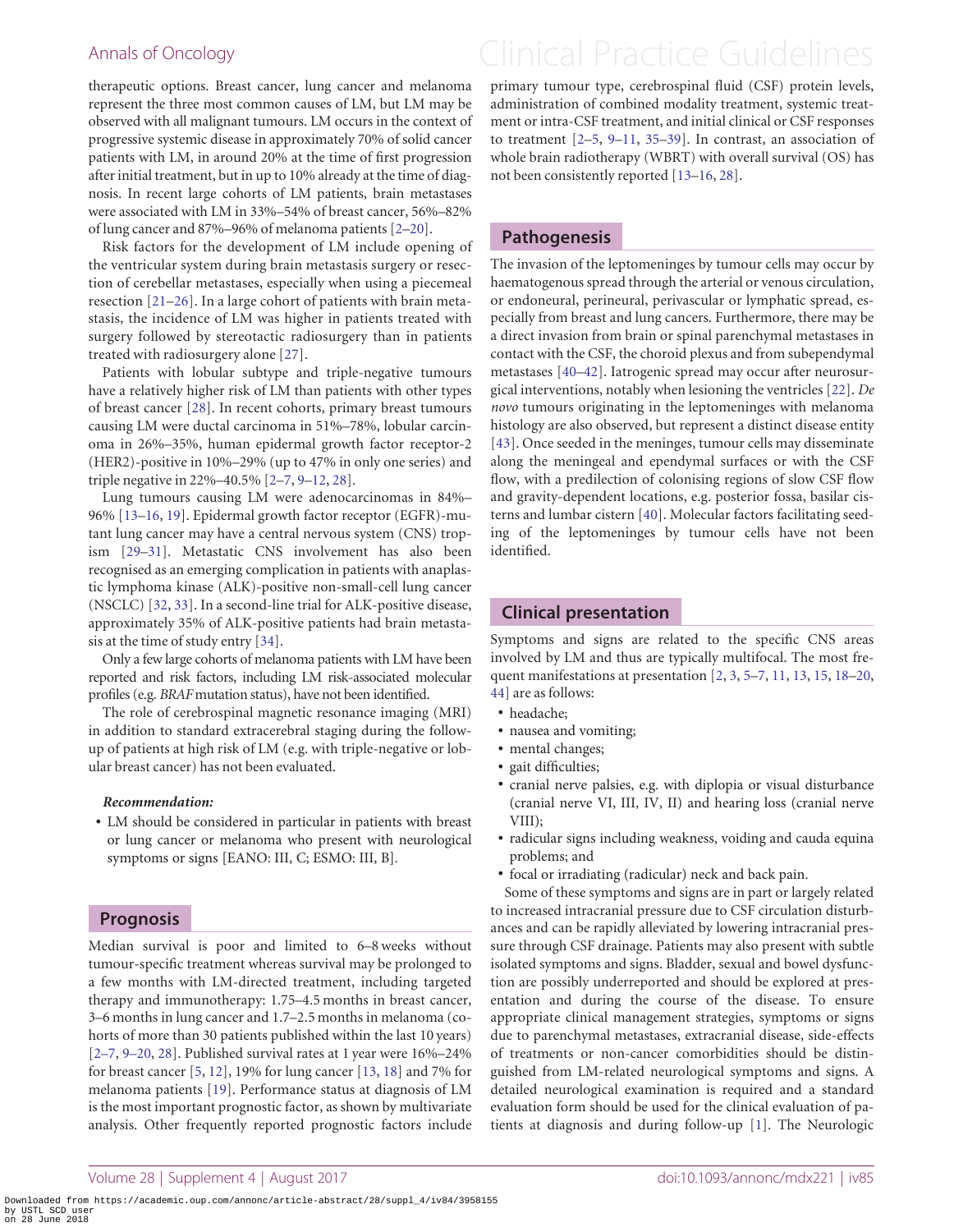<span id="page-2-0"></span>Assessment in Neuro-Oncology (NANO) criteria used to assess neurological function in brain tumour patients [\[45\]](#page-13-0) are unlikely to be useful in LM patients because they do not address the multi-level involvement of the CNS typically seen in LM.

#### Recommendations:

- Typical clinical signs of LM such as headache, nausea and vomiting, mental changes, gait difficulties, cranial nerve palsies with diplopia, visual disturbances, hearing loss, sensorimotor deficits of extremities and cauda equine syndrome, radicular, neck and back pain, notably in a patient with cancer, should alert clinicians to consider LM [EANO: IV, n/a; ESMO: V, n/a].
- A detailed neurological examination using a standard evaluation form, e.g. as proposed by the Leptomeningeal Assessment in Neuro-Oncology (LANO) group, should be carried out at diagnosis [EANO: IV, n/a; ESMO: V, n/a].

#### Diagnostic procedures

#### Neuroimaging

Cerebrospinal MRI without and with contrast enhancement using at least 1.5-T field strength is the 'gold standard' for the comprehensive neuroradiological assessment of patients with suspected LM (Table 1) [\[46\]](#page-13-0). Characteristic MRI findings include sulcal enhancement or obliteration, linear ependymal enhancement, cranial nerve root enhancement and leptomeningeal enhancing nodules, notably of the cauda equina. Prospective systematic studies addressing sensitivity and specificity of MRI in distinguishing LM from other diseases with a similar MRI pattern have not been conducted. Sensitivity and specificity of cerebrospinal MRI remain difficult to appreciate due to a limited number of publications in patients with a suspicion of LM and improvement of technique over time, but have been estimated in the range of 66%–98% and 77%–97.5%, respectively [[47–50\]](#page-13-0). In recently reported cohorts, 68%–97% of patients with a diagnosis of LM based on presence of tumour cells in the CSF or on typical clinical and MRI findings had radiological evidence of LM on cerebrospinal MRI, indicating that the diagnosis of LM is infrequently made in patients with a normal MRI [\[2](#page-12-0)–[5](#page-12-0), [7](#page-12-0), [9](#page-12-0)–[11,](#page-12-0) [14](#page-12-0), [16](#page-12-0)[–20](#page-13-0), [39](#page-13-0), [44\]](#page-13-0).

The neuroradiological assessment of LM is challenging. Contrast enhancement can be complex in geometry and small in volume [[1](#page-12-0)]. Several technical issues, such as slice positioning and thickness, time interval between contrast injection and image acquisition influence the sensitivity and specificity of neuroimaging. Contrast-enhanced  $T_1$ -weighted and fluid-attenuated inversion recovery (FLAIR) sequences are probably the most sensitive for the detection of LM [[51,](#page-13-0) [52\]](#page-13-0). Gadolinium should be

|                        | <b>Recommended protocols of evaluation</b>                                                                                                                                                                                                                                                                                                                                                                                                                                                                                                                                                                                                                                                                                                                   | <b>Results</b>                                                                                                                |
|------------------------|--------------------------------------------------------------------------------------------------------------------------------------------------------------------------------------------------------------------------------------------------------------------------------------------------------------------------------------------------------------------------------------------------------------------------------------------------------------------------------------------------------------------------------------------------------------------------------------------------------------------------------------------------------------------------------------------------------------------------------------------------------------|-------------------------------------------------------------------------------------------------------------------------------|
| Clinical<br>evaluation | Standardised neurological evaluation [1]                                                                                                                                                                                                                                                                                                                                                                                                                                                                                                                                                                                                                                                                                                                     | Presence of typical clinical signs of LM <sup>a</sup><br>Any other neurological abnormality<br>Normal neurological evaluation |
| Neuroimaging           | Brain: axial T <sub>1</sub> -weighted, axial FLAIR, axial diffusion, axial T <sub>2</sub> -weighted<br>post-gadolinium 3D T <sub>1</sub> -weighted and post-gadolinium 3D FLAIR<br>sequences.                                                                                                                                                                                                                                                                                                                                                                                                                                                                                                                                                                | Typical MRI findings of linear LM (type A) <sup>b</sup><br>Typical MRI findings of nodular leptomeningeal disease (type B)    |
|                        | Spinal axis: post-gadolinium sagittal T <sub>1</sub> -weighted sequences. Spine sag-<br>ittal $T_1$ -weighted sequences without contrast and sagittal fat suppres-<br>sion $T_2$ -weighted sequences, combined with axial $T_1$ -weighted<br>images with contrast of regions of interest, may also be considered.                                                                                                                                                                                                                                                                                                                                                                                                                                            | Both (type C)<br>No neuroimaging evidence of LM, except possibly<br>hydrocephalus (type D)                                    |
| CSF cytology           | Fresh CSF samples should be processed within 30 min after sampling<br>when feasible; alternatively, fresh CSF samples can be fixed with<br>ethanol/Carbowax (CSF/fixative ratio 1 : 1)<br>CSF volume is ideally > 10 mL but at least 5 mL<br>Routine staining for cytological analysis: Pap/Papanicolaou and (in<br>freshly processed CSF samples) Giemsa<br>Additional immunocytochemical staining (upon indication and avail-<br>ability of material) for epithelial and melanocytic markers; in case of<br>haematological malignancy in the differential diagnosis, consider<br>immunostainings for lymphoid cells and/or flow cytometry analysis<br>of the CSF sample<br>A second CSF sample should be analysed if the initial CSF sample is<br>negative | Positive: presence of tumour cells<br>Equivocal: suspicious or atypical cells<br>Negative: absence of tumour cells            |

ances, hearing loss, sensorimotor deficits of extremities and cauda equine syndrome, and radicular neck and back pain. <sup>b</sup>See Table [2](#page-4-0) and text.

CSF, cerebrospinal fluid; FLAIR, fluid-attenuated inversion recovery; LM, leptomeningeal metastasis; MRI, magnetic resonance imaging.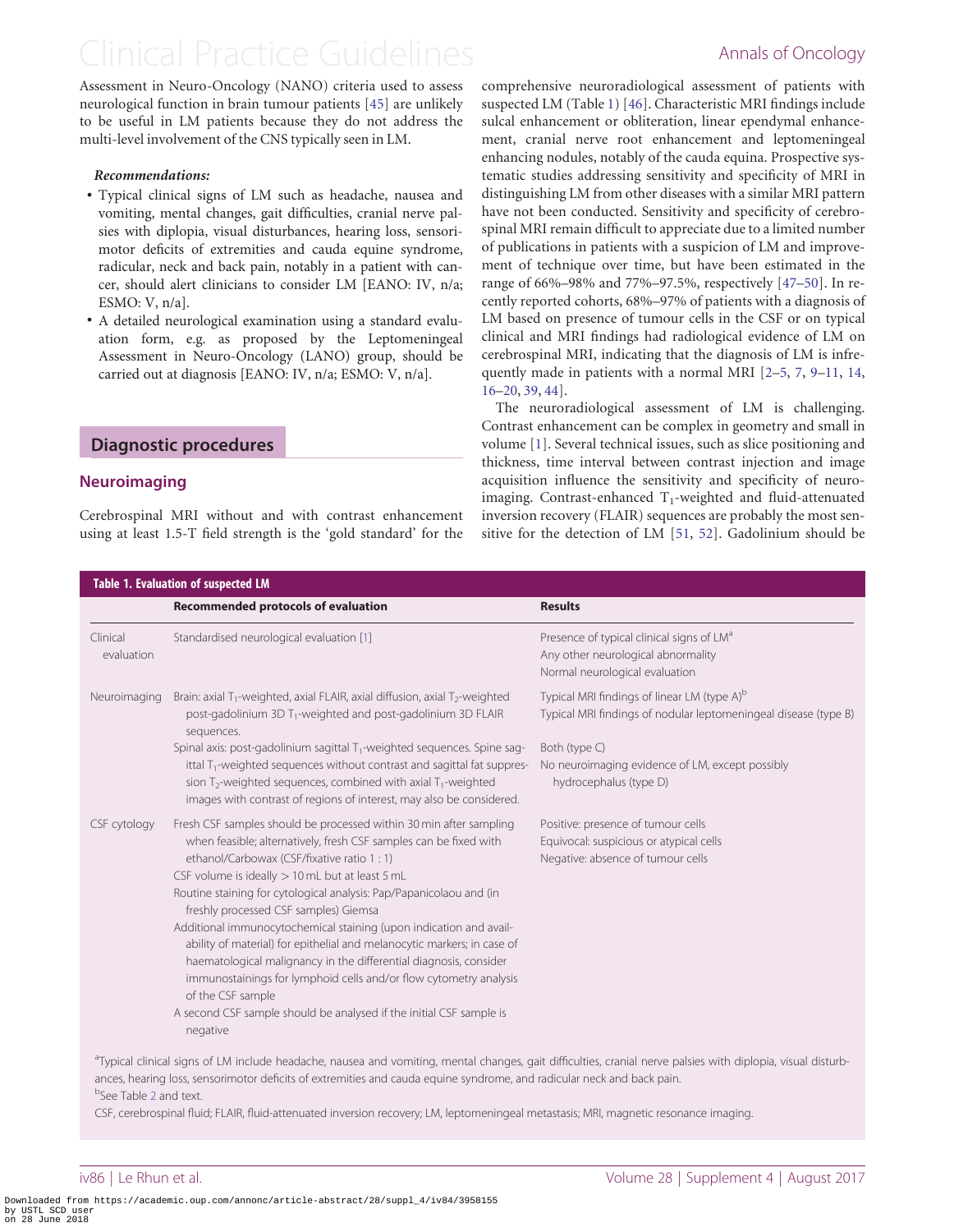injected 10 min before data acquisition at a dose of 0.1 mmol/kg. The slice thickness should be  $\leq$  1 mm. As recommended by the LANO group, nodules should be defined as  $\geq 5 \times 10$  mm in orthogonal diameters [[1](#page-12-0)] and should be distinguished from linear contrast enhancement. As meningeal contrast enhancement may also be observed after lumbar puncture or ventricular shunt placement, cerebrospinal MRI should be obtained before such procedures whenever feasible. Communicating hydrocephalus is observed in 11%–17% of patients [\[9](#page-12-0), [16\]](#page-12-0). Cerebrospinal MRI also detects brain metastasis, epidural spinal cord compression and intramedullary spinal cord metastases. Cranial computed tomography (CT) should be limited to patients with contraindications for MRI and mainly helps to identify nodular disease. 18F-fluorodeoxyglucose positron emission tomography-computed tomography (FDG-PET–CT) is rarely useful for the diagnosis of LM [\[53](#page-13-0)]. CSF flow studies using intra-CSF application of tracers, such as <sup>111</sup>Indium-diethylene triamine pentaacetic acid (DTPA) or <sup>99</sup>Technetium macro-aggregated albumin, have been recommended for patients considered candidates for intra-CSF pharmacotherapy, as obstruction to CSF flow may impede coverage of the target volume of drug distribution [\[1\]](#page-12-0). CSF flow abnormalities have been observed in 61%–70% of patients in small cohorts of non-selected patients with LM [[54,](#page-13-0) [55](#page-13-0)]. Blocks can be partial or complete and can occur at the base of the brain, in the spinal subarachnoidal space and over the cerebral convexities.

#### Recommendations:

- The diagnostic work-up should include cerebrospinal MRI. Brain MRI should include axial  $T_1$ -weighted, axial FLAIR, axial diffusion, axial  $T_2$ -weighted, post-gadolinium 3D T1-weighted and post-gadolinium 3D FLAIR sequences. Spinal MRI should include post-gadolinium sagittal  $T_1$ -weighted sequences. Spine sagittal  $T_1$ -weighted sequences without contrast and sagittal fat suppression  $T_2$ -weighted sequences, combined with axial  $T_1$ -weighted images with contrast of regions of interest, may also be considered [EANO: III, C; ESMO: II, B].
- CSF flow studies should be considered for patients in whom CSF flow obstruction may be present, e.g. hydrocephalus, large nodules potentially reducing the CSF circulation on MRI, unexpected toxicity of intra-CSF treatment, and who are candidates for intra-CSF pharmacotherapy [EANO: IV, n/a; ESMO: IV, C].

#### CSF analysis

Non-diagnostic pathological findings upon routine CSF analysis are observed in more than 90% of LM patients and include increased opening pressure  $(> 200 \text{ mm H}_2O)$  in 21%–42% [[16,](#page-12-0) [44\]](#page-13-0), increased leukocyte counts (> 4/mm3 ) in 48%–77.5% [[2,](#page-12-0) [10,](#page-12-0) [16,](#page-12-0) [44](#page-13-0)], elevated protein (> 50 mg/dL) in 56%–91% [\[2,](#page-12-0) [3](#page-12-0), [10,](#page-12-0) [16,](#page-12-0) [44\]](#page-13-0) and decreased glucose (<60 mg/dL) in 22%–63% [[2](#page-12-0), [10](#page-12-0), [16,](#page-12-0) [44\]](#page-13-0). However, only the identification of malignant cells in the CSF or in a leptomeningeal biopsy establishes the diagnosis of LM (gold standard). The results of CSF cytology studies are commonly qualitative and sensitivity is low, although specificity is high. In recent large cohorts of LM patients, CSF cytology was considered positive in 66%–90% [[3](#page-12-0)]. CSF cytology should be reported as:

1. positive, defined by the presence of malignant cells in the CSF;

### Annals of Oncology **Annals of Oncology Clinical Practice Guidelines**

- 2. equivocal, corresponding to the detection of 'suspicious' or 'atypical' cells in the CSF; or
- 3. negative, defined as the absence of malignant or equivocal cells in the CSF.

A distinction of suspicious and atypical as proposed by the LANO group [\[1\]](#page-12-0) is difficult to use in clinical practice. Staining of neoplastic cells for specific alterations such as the HER2 protein in breast cancer or BRAF<sup>V600E</sup> protein in melanoma by immunocytochemistry may be useful in selected equivocal cases. The following simple measures may improve the sensitivity of CSF studies: obtaining sufficient volumes of CSF (ideally > 10 mL, but at least 5 mL), processing CSF within 30 min after sampling and avoiding haemorrhagic contamination [[1](#page-12-0), [56–58](#page-13-0)]. A higher sensitivity was reported with thin-layer preparations (Thinprep) than with cytospin-coupled Wright–Giemsa stains [[59\]](#page-13-0). In patients suspected of having LM, CSF analysis should be carried out under optimal conditions. If the first CSF analysis is negative, a second lumbar puncture should be carried out under optimised conditions as outlined above, potentially increasing the sensitivity to 80%. The yield of further CSF assessments remains doubtful. CSF fixation in dedicated tubes as established for haematological disorders [[60\]](#page-13-0), such as ethylenediaminetetraacetic acid (EDTA) CSF sample storage tubes or CellSave<sup>TM</sup> preservative tubes, may diminish the need for rapid processing of the sample, but reports on the validation of this approach for solid tumours are lacking.

Novel techniques using epithelial cell adhesion molecule (EpCAM) antibodies or other tumour-specific antibody-covered magnetic nanoparticles to identify circulating tumour cells have shown promising results using various adaptations of the device initially designed for peripheral blood studies, combined with flow cytometry or tumour marker immunofluorescent in situ hybridisation (TM-iFISH). Such approaches may improve the sensitivity for tumour cell detection in the CSF but need validation in prospective studies [\[45](#page-13-0), [61](#page-13-0)[–67\]](#page-14-0). Genomic alterations can be detected in the CSF by micro-arrays [\[68\]](#page-14-0), digital or real-time polymerase chain reaction (qPCR) and targeted amplicon sequencing, and whole exome sequencing [\[69–72\]](#page-14-0). Yet, there are still insufficient data to substitute a positive CSF cytology by the detection in the CSF of tumour-specific mutations at DNA level, e.g.  $BRAF^{V600E}$  or  $EGFR^{T790M}$ . It remains unclear whether tumour DNA detection in the CSF compartment always reflects the local presence of cells or whether this DNA may be derived from tumour cells circulating in the blood or even from distant extracerebral metastases. Future studies need to address the question of which quantitative cutoff of tumour DNA in CSF truly represents clinically relevant LM.

Numerous CSF biomarkers of LM have been explored in a tumourspecific manner, including  $\beta$ -glucuronidase, lactate dehydrogenase (LDH), b2-microglobulin, cancer antigen (CA) 15-3, CA 125, CA 19- 9, a-foetoprotein (AFP), neuron-specific enolase (NSE), or Cyfra 21-1 as direct tumour markers, or molecules thought to be involved in the metastatic process, specifically angiogenesis [e.g. vascular endothelial growth factor (VEGF), tissue plasminogen activator (tPA), stromal cell-derived factor (SDF)-1], migration and invasion [e.g. matrix metalloprotease (MMP)-2 and -9, cathepsins B, C and H], or adhesion and inflammation [e.g. C-X-C motif chemokine ligand 8 (CXCL-8)/ interleukin-8, CXCL-10/interferon-inducible protein-10 and CCL18]. The role of these CSF biomarkers in clinical practice is limited, except for AFP or  $\beta$ -human chorionic gonadotropin (hCG) in patients with germ cell tumours, which are not covered by this guideline.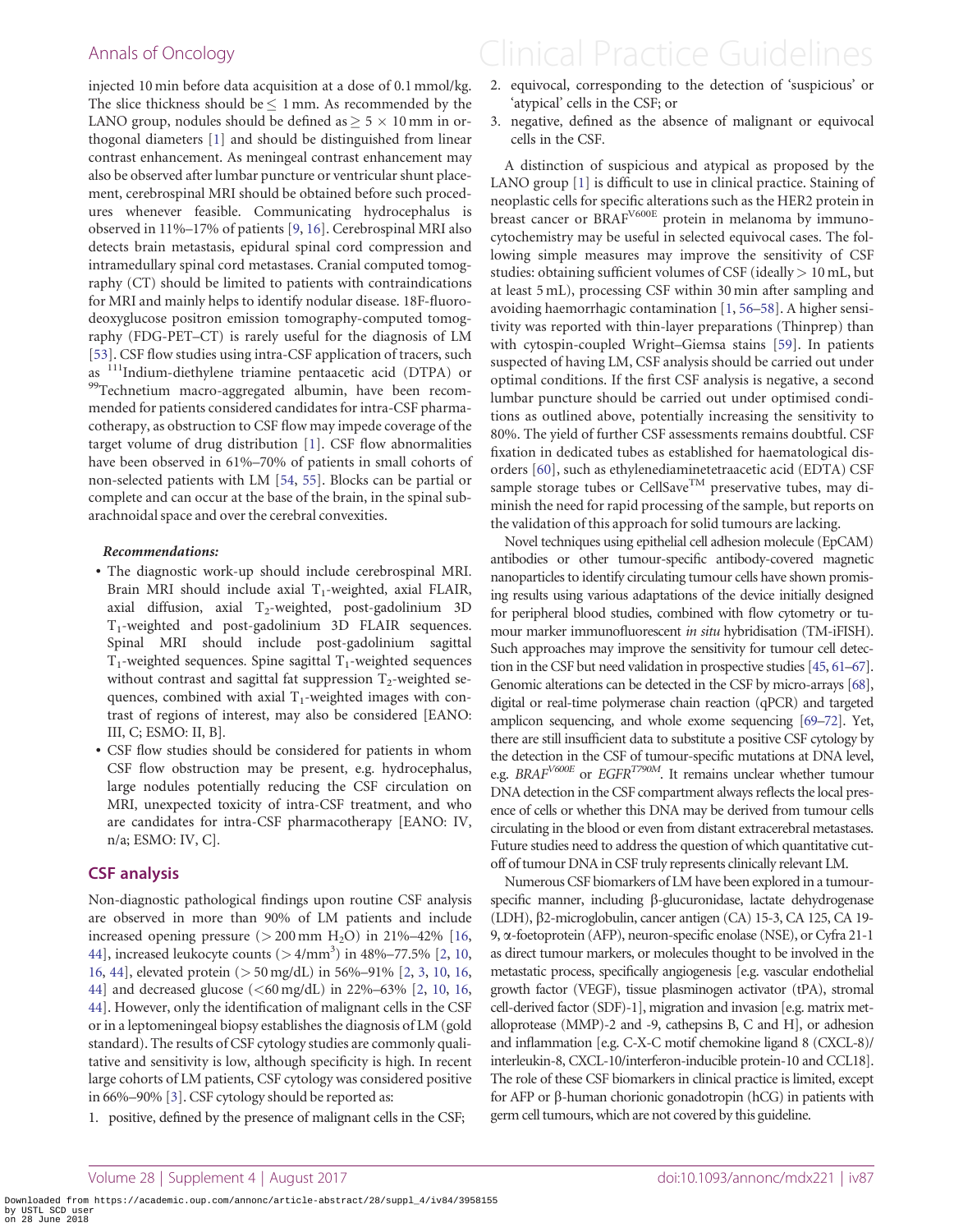#### <span id="page-4-0"></span>Recommendation:

• CSF studies with optimised analysis conditions must be carried out as part of the diagnostic work-up. One repeat lumbar puncture with optimised analysis conditions should be carried out in patients with suspected LM and initial negative or equivocal CSF studies [EANO: IV, n/a; ESMO: V, n/a].

### Biopsy

Rarely, leptomeningeal biopsies may be required to confirm the diagnosis of LM. It may be useful when CSF cytology is repeatedly negative, when there is no history of cancer or if there are doubts about the cause of the clinical and imaging features and if therapeutic interventions are clinically indicated.

### Diagnostic criteria for LM

The diagnosis of LM may be challenging, and several subtypes of syndromes collectively referred to as LM can be distinguished based on clinical findings, neuroimaging features and CSF analysis. In every case of suspected LM, it should be assessed whether any clinical abnormalities are causally related to LM detected by neuroimaging or CSF analysis. In most contemporary clinical trials, LM is diagnosed based on the detection of malignant cells in the CSF or on suggestive clinical and neuroimaging findings in patients with cancer. We propose to classify LM by using two major criteria:

- 1. Has the diagnosis been verified cytologically or histologically: yes (type I) or no (type II)?
- 2. What are the neuroimaging findings: linear leptomeningeal disease (type A), nodular leptomeningeal disease (type B), both (type C) or neither nor, e.g. no neuroimaging evidence of LM except possibly hydrocephalus (type D)? Type C should be assigned if the less prevalent phenotype (A or B) still accounts for an estimated disease burden of at least 20%.

Based on these considerations, the likelihood of LM can be assigned 'confirmed', 'probable', 'possible' or 'no evidence for' (Table 2). This classification provides guidance when to treat with relative confidence ('confirmed', 'probable') and when to reconsider intensified diagnostic efforts at establishing a firm

diagnosis ('possible', 'no evidence for'). Patients meeting criteria for 'no evidence for' should not receive LM-directed tumour-specific treatment, but should receive a follow-up evaluation if the clinical suspicion of LM remains. Furthermore, we propose that clinical trials should only enrol patients with confirmed or probable LM, and should stratify for this certainty level of diagnosis.

### Therapeutic strategies

The aim of treatment of LM is to prolong survival with acceptable quality of life, and to prevent or delay neurological deterioration. Several tumour-specific approaches can be used in isolation or combination. Recommendations for the treatment modalities for LM described below are not supported by data from randomised clinical trials; they are based on uncontrolled case series and expert opinion and current management strategies vary widely across Europe [[73\]](#page-14-0).

### Pharmacotherapy: general considerations

Based on the assumption that intravenous (i.v.) antitumour agents will distribute in the same way as i.v. administered contrast agents, there is a priori no reason to believe that systemic pharmacotherapy for contrast-enhancing manifestations of LM should be less efficient than for other systemic manifestations of cancer. Moreover, increased CSF protein levels in most LM patients confirm that the blood–CSF barrier is commonly disrupted in LM and that there must be, therefore, increased levels of systemically administered drugs in the CSF of most patients with LM. However, floating tumour cells in the CSF in the setting of little or no blood–CSF barrier dysfunction or diffuse leptomeningeal or ependymal spread not yet accompanied by blood–brain barrier dysfunction may be poorly covered by systemic pharmacotherapy. Importantly, in the absence of blood–CSF barrier disturbances, drug distribution into the CSF depends mainly on drug transport across the choroid plexus and not across the blood–brain barrier [\[74](#page-14-0)]. No specific prospective trials have been reported on systemic treatment of LM, but retrospective series suggest some activity of systemic chemotherapy [\[75–77](#page-14-0)]. As there

| Table 2. Diagnostic criteria for LM |            |                  |                    |           |                              |                                    |                                   |
|-------------------------------------|------------|------------------|--------------------|-----------|------------------------------|------------------------------------|-----------------------------------|
|                                     |            | Cytology/biopsy  | <b>MRI</b>         | Confirmed | <b>Probable</b> <sup>a</sup> | <b>Possible</b> <sup>a</sup>       | <b>Lack of evidence</b>           |
| Type I: positive                    | IA         | $+$              | Linear             | yes       | n/a                          | n/a                                | n/a                               |
| CSF cytology                        | IB.        | $+$              | Nodular            | yes       | n/a                          | n/a                                | n/a                               |
| or biopsy                           | IC         | $+$              | Linear $+$ nodular | yes       | n/a                          | n/a                                | n/a                               |
|                                     | ID         | $+$              | Normal             | yes       | n/a                          | n/a                                | n/a                               |
| Type II: clinical                   | 11A        | $-$ or equivocal | Linear             | n/a       | With typical clinical signs  | Without typical clinical signs n/a |                                   |
| findings and                        | IIB        | $-$ or equivocal | Nodular            | n/a       | With typical clinical signs  | Without typical clinical signs     | n/a                               |
| neuroimaging                        | <b>IIC</b> | $-$ or equivocal | Linear $+$ nodular | n/a       | With typical clinical signs  | Without typical clinical signs     | n/a                               |
| only                                | <b>IID</b> | $-$ or equivocal | Normal             | n/a       | n/a                          | With typical clinical signs        | Without typical<br>clinical signs |

Type A: LM with typical linear MRI abnormalities; Type B: LM with nodular disease only as type B; Type C: LM with both linear and nodular disease; Type D: LM without MRI abnormalities except possibly hydrocephalus.

<sup>a</sup>Requires a history of cancer.

þ, positive; , negative; CSF, cerebrospinal fluid; LM, leptomeningeal metastasis; MRI, magnetic resonance imaging; n/a, not applicable.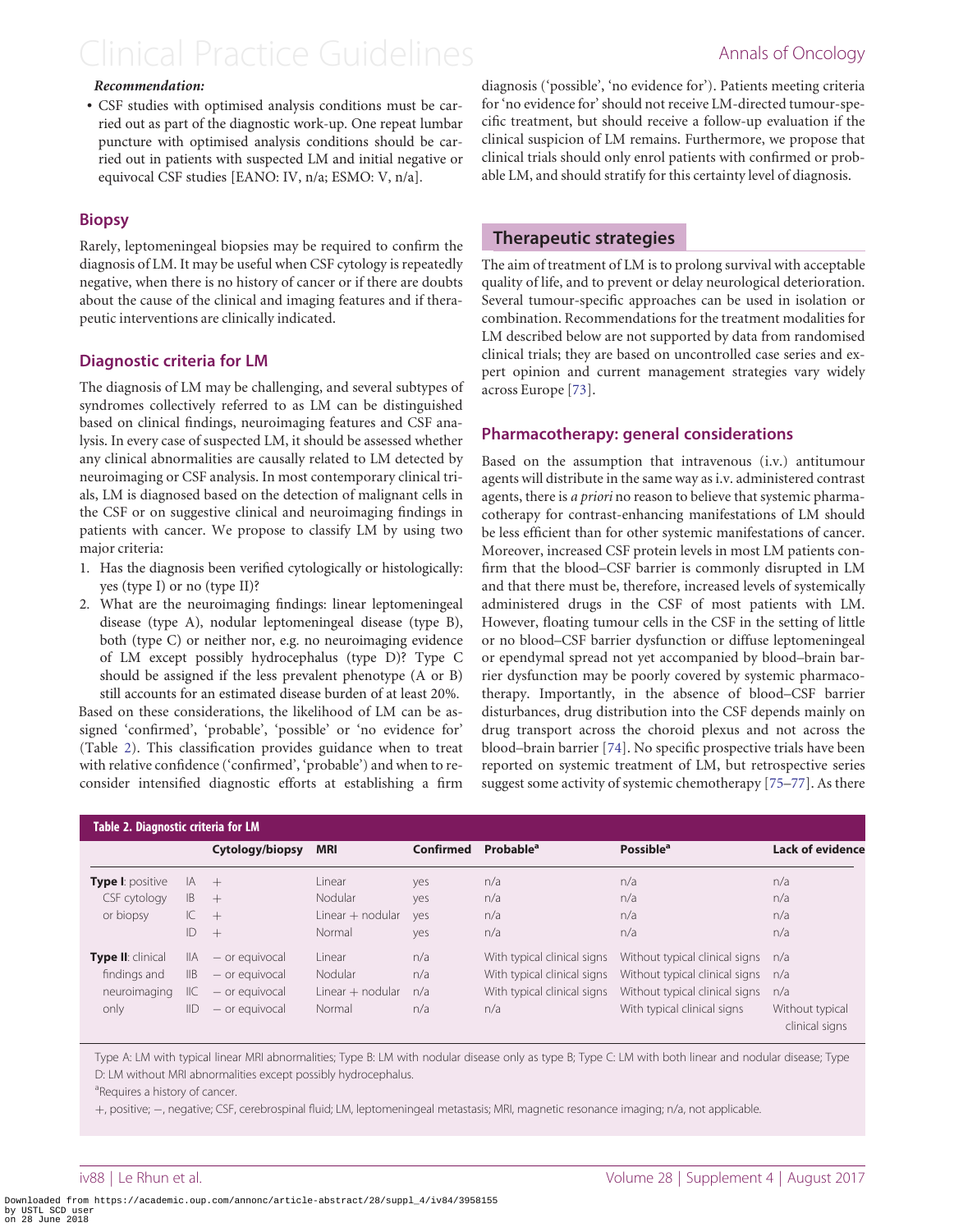are very limited data on the efficacy of targeted agents in LM, it remains uncertain whether these agents improve the prognosis of LM.

As for patients with brain metastasis [[78\]](#page-14-0), the best systemic treatment of LM is determined by the primary tumour, its molecular characteristics or the molecular characteristics of tumour cells of the CSF (when available) and prior treatment of the underlying malignancy.

#### LM from breast cancer

Common treatments administered in breast cancer patients with CNS metastases include capecitabine, cyclophosphamide, 5-fluorouracil (5-FU), methotrexate (MTX), vincristine, cisplatin, etoposide, vinorelbine and gemcitabine. No trial has specifically evaluated the role of trastuzumab in treating brain metastasis; however, a clinical benefit has been reported in patients with HER2-positive tumours treated for newly diagnosed brain metastasis [[79](#page-14-0), [80](#page-14-0)]. The efficacy of lapatinib was limited in brain metastasis patients when used alone [\[81–83](#page-14-0)], but promising when combined with capecitabine [[82–86\]](#page-14-0). Only very limited data are available on the efficacy of trastuzumab-emtansine (T-DM1) in treating brain metastasis [\[87–89](#page-14-0)].

There are hardly any systematic studies of LM treatment in patients with breast cancer [\[90\]](#page-14-0). A concordance of 94% has been reported between the HER2 status of primary tumours and the tumour cells in the CSF [\[91](#page-14-0)]. In HER2-positive tumours with LM, anti-HER2 treatment in combination with chemotherapy should be considered. More data are also needed on the efficacy of bevacizumab in combination with various chemotherapies in LM patients [[92\]](#page-14-0). Occasional responses of LM have been reported with hormonal agents. However, tumours are often resistant to hormonal therapy at the time of LM diagnosis.

#### LM from lung cancer

A platinum based-combination (including pemetrexed, gemcitabine, paclitaxel or vinorelbine for non-squamous and unselected NSCLC, respectively) can be chosen for treating brain metastasis from lung cancer [[93,](#page-14-0) [94\]](#page-14-0). The addition of bevacizumab to classical chemotherapy might be beneficial for the treatment of brain metastasis in NSCLC [\[95](#page-14-0)].

EGFR mutations are observed in 11% of the Caucasian population with lung cancer [\[96\]](#page-14-0) and predict benefit from first- (gefitinib, erlotinib) and second-generation (afatinib) EGFR tyrosine kinase inhibitors (TKIs) [\[13](#page-12-0), [14,](#page-12-0) [16,](#page-12-0) [18](#page-12-0), [29](#page-13-0), [97–101](#page-14-0)], as well as the third-generation inhibitor osimertinib in the case of TKI resistance [\[102\]](#page-14-0). In several small cohorts, a preservation of the EGFR status was noted in the CSF relative to the primary tumour [[18,](#page-12-0) [70,](#page-14-0) [72](#page-14-0), [98\]](#page-14-0). Erlotinib may achieve higher CSF concentrations than gefitinib [[103](#page-14-0)]. New EGFR TKIs such as osimertinib have shown promising results in a phase I trial on LM in patients who had progressed on prior EGFR TKI therapy [[104](#page-14-0)]. Combinations of EGFR TKIs with other agents await exploration.

ALK rearrangements and MET mutations are found in 3%–5% and 4% of NSCLC, respectively. Crizotinib, which targets ALK, proto-oncogene tyrosine-protein kinase (ROS) and MET, represents the first targeted option for ALK-rearranged NSCLC patients [\[105](#page-15-0)]. Ceritinib, alectinib, lorlatinib or brigatinib may be

## Annals of Oncology **Annals of Oncology Clinical Practice Guidelines**

used after progression under crizotinib according to expert opinion. Accumulating evidence suggests a better CNS penetration of these compounds; however, only a few reports on the efficacy of second- or third-generation TKIs on LM are available [[106](#page-15-0)]. HER2, MET and BRAF mutations as well as RET and ROS rearrangement have rarely been reported in lung cancer patients with LM. Appropriate inhibitors could represent therapeutic options once such a target has been identified. Only preliminary data are available on the efficacy of anti-programmed cell death 1 (PD-1) agents such as nivolumab [\[107](#page-15-0), [108\]](#page-15-0) or pembrolizumab [[109](#page-15-0)] or anti-PD ligand 1 such as atezolizumab [\[110\]](#page-15-0) in NSCLC patients with brain metastasis [\[111](#page-15-0)]. Data on the efficacy of immunotherapy for brain metastasis or LM are limited because such patients are commonly excluded from clinical trials.

#### LM from melanoma

Systemic chemotherapy using classical agents such as temozolomide, dacarbazine or fotemustine has only limited efficacy in melanoma patients with brain metastasis or LM. Ipilimumab, an antibody to anti-cytotoxic T-lymphocyte antigen 4, has shown efficacy in patients with brain metastasis [\[112](#page-15-0), [113\]](#page-15-0). Anti-PD-1 antibodies have shown activity against extracerebral disease. However, only preliminary data are available for brain metastasis [[111](#page-15-0)].

BRAF mutations are observed in 40%–60% of melanomas and a concordance of BRAF status of 100% has been observed between primary tumour and brain metastasis [[114](#page-15-0)]. Responses have been reported in brain metastasis or LM patients with BRAF inhibitors such as vemurafenib [\[115](#page-15-0), [116](#page-15-0)] or dabrafenib [[117](#page-15-0)]. Although some emerging approaches have shown promising results in the control of extracerebral disease, only limited data are available on the efficacy of MAPK/ERK kinase (MEK) inhibitors (trametinib, selumetinib, pimarsertib) or the combination of  $BRAF$  and  $MEK$  inhibitors (dabrafenib + trametinib, vemurafenib  $+$  cobimetinib) in patients with CNS metastases or, specifically, LM from melanoma [\[20\]](#page-13-0).

#### Other solid tumours

No specific data are available for the treatment of LM caused by other tumours, and treatments should be selected according to the primary tumour and its prior treatment.

#### High-dose systemic chemotherapy

Cytotoxic CSF concentrations of MTX, cytarabine or thiotriethylenephosphoramide (thioTEPA) may be achieved using highdose systemic administration, and these agents have induced responses in LM from various solid tumours [[76,](#page-14-0) [118–120](#page-15-0)]. The major limitations of these approaches are haematological toxicity and their incompatibility with other systemic regimens potentially needed for the control of systemic disease.

#### Recommendation:

• Systemic pharmacotherapy based on primary tumour and previous treatment should be considered for most patients with type B/C LM [EANO: IV, n/a; ESMO: V, n/a].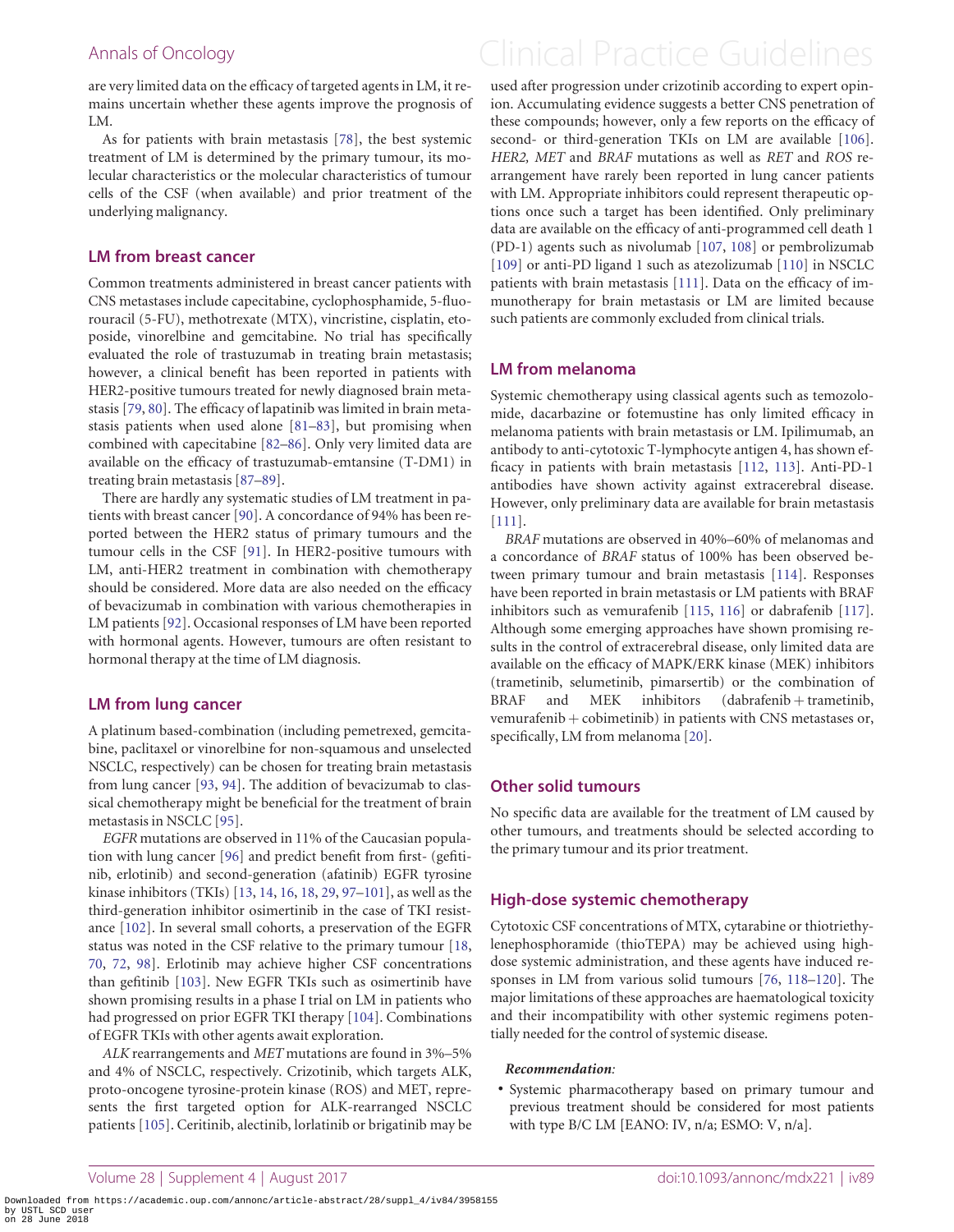### Intra-CSF pharmacotherapy

Although no randomised trial has demonstrated that intra-CSF chemotherapy prolongs survival in LM patients, intra-CSF pharmacotherapy is used by the majority of physicians treating LM patients across Europe [\[73](#page-14-0)]. Due to its limited penetration into solid tumour lesions, e.g. up to 1–3 mm [[121](#page-15-0), [122](#page-15-0)], intra-CSF pharmacotherapy is mainly considered for patients with type A LM and a significant tumour cell load in the CSF (Table [2](#page-4-0)). Furthermore, intra-CSF pharmacotherapy should not be administered to patients with symptomatic hydrocephalus who require ventriculoperitoneal shunt placement or with a ventricular device without on/off option.

When intra-CSF pharmacotherapy is used, the administration may be done through repeated lumbar punctures or preferably through a subgaleal reservoir and intraventricular catheter. An equivalent or larger volume of CSF should be removed before each intra-CSF injection. After lumbar injection, patients should remain in a flat position for 1 h [[123](#page-15-0)].

The conceptual advantages of the ventricular route include the certainty that the drug is not delivered into the epidural or subdural space instead of the CSF compartment, a more uniform distribution of the agent, greater patient comfort and a faster procedure, which improves compliance and safety of drug administration. The latter is particularly true for patients requiring anticoagulation [\[124–126](#page-15-0)]. The safety of ventricular devices has been shown in several cohorts of patients using different technologies and several devices, but careful handling is required to ensure aseptic puncture and drug application to minimise the risk of infectious complications [[126–128\]](#page-15-0). The best surgical procedure has to be defined by the neurosurgeon in charge of the patient. No benefit of ventricular versus lumbar route has been demonstrated; however, a longer progression-free survival for MTX was observed in a sub-study of a randomised trial using the ventricular route. In contrast, there was no significant difference using liposomal cytarabine, presumably due to the different halflives of these agents [\[124](#page-15-0)]. New approaches such as ventriculolumbar perfusion are interesting, but require further study [[129\]](#page-15-0).

Three agents are commonly used for the intrathecal treatment of LM: MTX, cytarabine, including liposomal cytarabine, or thioTEPA. Thus, the compounds routinely used for intra-CSF treatment do not have a key role as single agents for systemic treatment of most common cancers causing LM. Different schedules have been proposed for these agents, without consensus on optimal dose, frequency of administration or optimal duration of treatment (Table 3). No intra-CSF agent has shown a significant survival advantage over another [[130](#page-15-0), [131](#page-15-0)]. Combined intra-CSF agents have not demonstrated superiority over single intra-CSF agents [[132\]](#page-15-0), yet, longer time to neurological progression was reported in LM patients with liposomal cytarabine than in those patients treated with MTX [\[131\]](#page-15-0). Toxicities of the various intra-CSF agents differed. More mucositis or neurological complications such as headache were observed with MTX than with thioTEPA [[130\]](#page-15-0). For MTX and liposomal cytarabine, Cancer and Leukemia Group B (CALGB)-expanded Common Toxicity Criteria treatment-related grade  $\geq$  3 toxicity was similar [\[131\]](#page-15-0). In a subanalysis, a greater quality-adjusted survival, measured by quality-adjusted time without symptoms or toxicity (Q-TWIST), was observed in patients treated with liposomal cytarabine than with MTX [\[133](#page-15-0)].

The efficacy and tolerance of intra-CSF trastuzumab in HER2 positive breast cancer is under evaluation in two trials (NCT01325207, NCT01373710). A small pooled analysis of 17 patients with HER2-positive breast cancer from 13 publications treated by intra-CSF trastuzumab reported clinical improvement in 69% of patients, with a median OS of 13.5 months [\[134\]](#page-15-0).

A critical review of the randomised trials on LM, five of which enrolled patients with solid tumours [\[75](#page-14-0), [125,](#page-15-0) [130–132](#page-15-0)] (Supplementary Table S1, available at Annals of Oncology online), all assessing the response to intra-CSF therapy, revealed a lack of standardisation for the evaluation of response and methodological limitations with respect to the type of tumour (haematological versus solid), baseline evaluation, response to treatment and evaluation of safety, and all experienced long times for accrual [[46\]](#page-13-0). Moreover, all were open-label studies. Only cohort studies have been reported in recent years.

| Table 3. Characteristics and schedules of administration of intra-CSF therapy |                         |                                                                                                                     |                                                                                          |  |  |
|-------------------------------------------------------------------------------|-------------------------|---------------------------------------------------------------------------------------------------------------------|------------------------------------------------------------------------------------------|--|--|
| <b>Description</b>                                                            | Half-life in<br>the CSF | <b>Recommended schedules</b><br>of administration                                                                   | <b>Prophylaxis of adverse events</b>                                                     |  |  |
| Folate anti-metabolite, cell<br>cycle specific                                | $4.5 - 8h$              | 10-15 mg twice weekly (total, 4 weeks),<br>then 10-15 mg once weekly (total, 4 weeks)<br>then 10-15 mg once monthly | Folinic acid rescue, 25 mg $\times$ 6 h<br>for 24 h starting 6 h after<br>administration |  |  |
| Pyrimidine nucleoside ana-<br>loque, cell cycle specific                      | $<$ 1 h                 | 10 mg twice weekly (total, 4 weeks)<br>then 10 mg once weekly (total, 4 weeks)<br>then 10 mg once a month           | None                                                                                     |  |  |
| Pyrimidine nucleoside ana-<br>loque, cell cycle specific                      | $14-21$ days            | 50 mg every 2 weeks (total, 8 weeks)<br>then 50 mg once a month                                                     | Oral steroids, e.g. 6 mg dexa-<br>methasone equivalent daily<br>$(d1-d4)$                |  |  |
| Alkylating ethyleneimine<br>compound, cell cycle non-<br>specific             | $3-4h$                  | 10 mg twice weekly (total, 4 weeks)<br>then 10 mg once weekly (total, 4 weeks)<br>then 10 mg once a month           | None                                                                                     |  |  |
|                                                                               |                         |                                                                                                                     |                                                                                          |  |  |

CSF, cerebrospinal fluid; thioTEPA, thiotriethylenephosphoramide.

Downloaded from https://academic.oup.com/annonc/article-abstract/28/suppl\_4/iv84/3958155 by USTL SCD user on 28 June 2018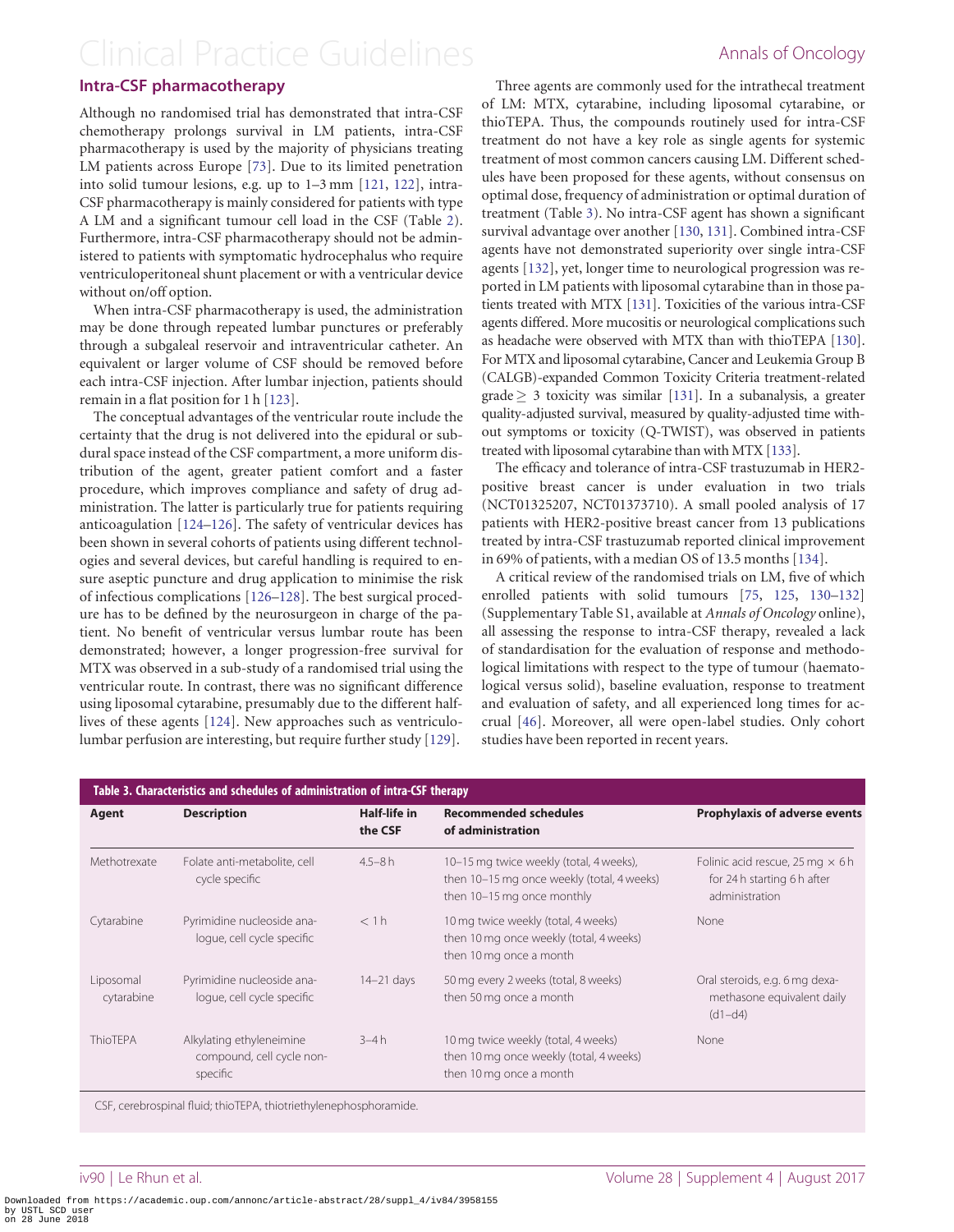One single trial tried to explore the value of adding intraventricular MTX to systemic therapy and involved-field radiotherapy (RT), but the trial was prematurely closed [[75\]](#page-14-0). A total of 35 breast cancer patients with LM were evaluated based on clinical findings only. No differences for clinical response or OS were observed, but more treatment-related neurotoxicity, scored according to a local scale, was noted in the intra-CSF chemotherapy arm (47% versus 6%). The complication rate in the intra-CSF chemotherapy arm, with 18% of reservoir revisions, was also high compared with other cohorts (< 7.3% of reservoir revision) [[126](#page-15-0)– [128](#page-15-0)]. The role of adding intra-CSF chemotherapy using liposomal cytarabine to systemic therapy in breast cancer patients with LM is readdressed in an ongoing phase III trial (NCT01645839).

The optimal duration of intra-CSF treatment has also not been adequately explored. Most patients nowadays are treated until progression or for 1 year, if tolerated. In the absence of evidence from appropriate clinical trials, clinical symptoms and MRI and CSF findings, as well as tolerance of treatment, guide individual decisions on the duration of treatment. Notably, the role of persisting positive CSF cytology alone for decision-making regarding the continuation of treatment remains controversial [\[1\]](#page-12-0).

#### Recommendations:

- Intra-CSF pharmacotherapy should be considered for most patients with type IA/C LM [EANO: IV, n/a; ESMO: V, n/a].
- Intra-CSF pharmacotherapy should be administered through the ventricular rather than lumbar route whenever feasible [EANO: IV, n/a; ESMO: V, n/a].

#### Radiotherapy

No randomised clinical trial to assess the efficacy and tolerance of RT in LM has been conducted. Focal RT administered in fractionated regimens such as involved-field or stereotactic RT or administered in single fractions (radiosurgery) can be used to treat nodular disease and symptomatic cerebral or spinal sites.

In exceptional cases, focal RT can be carried out for cauda equina syndrome or cranial nerve palsies after exclusion of other causes, even in the absence of corresponding MRI findings. The presence of CSF flow interruptions is associated with decreased survival [\[54,](#page-13-0) [55,](#page-13-0) [135\]](#page-15-0). Restoration of CSF flow obstruction can be obtained by focal RT in 30% of patients with spinal blocks and in 50% of patients with intracranial blocks [[136\]](#page-15-0) and has been proposed to reduce the toxicity from, and enhance the efficacy of, intra-CSF therapy.

Typical target volumes for RT in the presence of cranial neuropathies include, by expert consensus, the skull base, the interpeduncular cistern and the two first cervical vertebrae. Typical target volumes for RT in the presence of a cauda equina syndrome include the lumbosacral vertebrae. WBRT may be considered for extensive nodular or symptomatic linear LM or coexisting brain metastasis. Yet, no association of WBRT with survival was observed in retrospective studies of LM patients [\[13](#page-12-0), [14,](#page-12-0) [15,](#page-12-0) [18,](#page-12-0) [28](#page-13-0)]. Cerebrospinal RT is rarely an option for adult patients with LM from solid cancers because of risk of bone marrow toxicity, enteritis and mucositis, and the usual co-existence of systemic disease. Concomitant craniospinal RT and systemic or intra-CSF treatment should be avoided to prevent severe toxicity, notably myelosuppression. Up to 20% of grade 3–4 adverse events have been reported in a phase II trial evaluating

### Annals of Oncology **Annals of Oncology** Clinical Practice Guidelines

concomitant intra-CSF MTX plus dexamethasone with focal RT for patients with LM from various solid tumours [[137\]](#page-15-0). Intra-CSF administration of radioisotopes or radiolabelled monoclonal antibodies should be explored in the context of clinical trials.

#### Recommendations:

- Focal RT should be considered for circumscribed, notably symptomatic lesions [EANO: IV, n.a.; ESMO: V, n.a.].
- WBRT can be considered for extensive nodular or symptomatic linear LM [EANO: IV, n/a; ESMO: V, n/a].

#### Individualised approach to LM

Diagnosis and management of patients with LM should follow multidisciplinary tumour board recommendations throughout the disease course. The therapeutic strategy should consider general health and the neurological status of the patient, histological and molecular subtype of the primary cancer, extent and available therapeutic options for extra-CNS disease, clinical and imaging presentation of LM, and presence of concomitant brain metastasis. The therapeutic recommendations summarised in Figure [1](#page-8-0) and Table [4](#page-9-0) are largely based on retrospective cohort data or expert agreements and must be considered as having a low level of evidence. Randomised clinical trials with adapted methodology and standardised criteria for diagnosis and response are needed to better define the role of all therapeutic interventions in LM.

#### Monitoring and follow-up

No robust data are available and monitoring recommendations today are still based on consensus and expert opinion. The LANO group has made efforts to determine criteria to evaluate the response to treatment in LM patients [\[1\]](#page-12-0) (Supplementary Table S2, available at Annals of Oncology online). Although the proposal by the LANO group remains controversial largely because of its complexity, we concur with the view that response should be evaluated according to a complete neurological assessment, a neuroimaging evaluation and standard CSF cytology. CSF parameters other than the detection of tumour cells are not considered (Table [5](#page-10-0)). Symptoms and signs related to concomitant brain metastasis, extracerebral progression, toxicity induced by treatments or concurrent diseases must not be considered for the evaluation of LM response. As most neurological deficits in LM patients are irreversible, the best anticipated clinical response is usually achievement of stable disease. A complete cerebrospinal MRI is required for the evaluation of response. During follow-up, MRI should preferably be repeated using the same scanner or at least a scanner of identical field strength (Table [1\)](#page-2-0). Other imaging modalities such as MR spectroscopy, MR perfusion or PET have no role so far in the assessment of LM during follow-up. The LANO group has proposed an MRI grid for the assessment of radiographic response, which needs to be validated. Due to small volume and geometric complexity, a quantitative assessment is often not possible, and LM lesions may be difficult to measure reliably. Thus, it has been proposed to distinguish 'measurable' LM disease defined by at least one nodular lesion of more than  $5 \times$ 10 mm from 'non-measurable' disease which encompasses all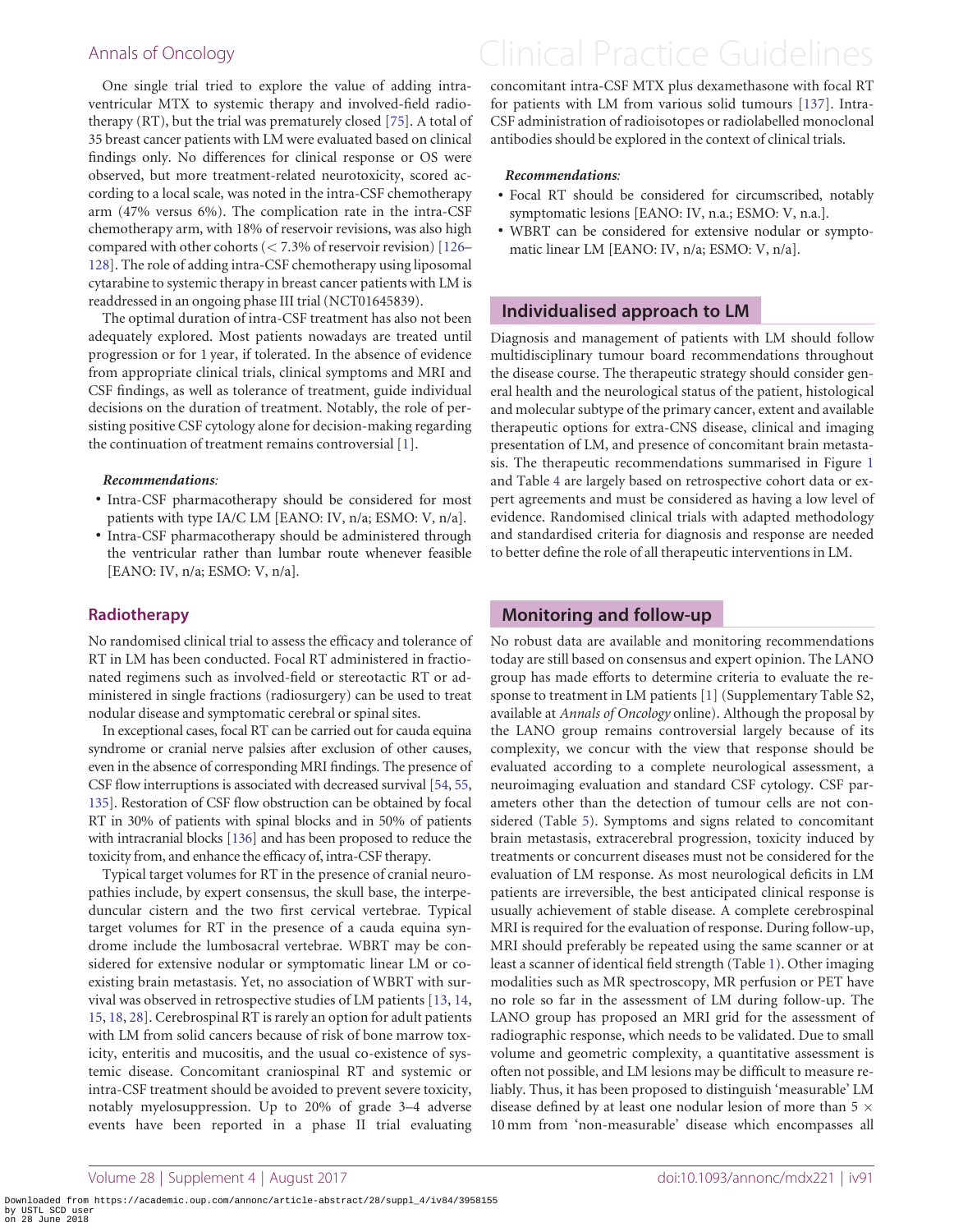

by USTL SCD user on 28 June 2018

Downloaded from https://academic.oup.com/annonc/article-abstract/28/suppl\_4/iv84/3958155

# <span id="page-8-0"></span>Clinical Practice Guidelines **Annals of Oncology**

mended in patients with progressive extracranial disease as well as in patients with progressive BM, unless RT alone is a preferred option. Intra-CSF pharmacotherapy is recommended in case of floating BM, brain metastases; CSF, cerebrospinal fluid; ECD, extracranial disease; IT, intrathecal; LM, leptomeningeal metastases; RT, radiotherapy; WBRT, whole brain radiotherapy; +, recommended; (+), optional; This decision tree is based on expert agreement. When selecting therapeutic options, systemic pharmacotherapy should always be considered. A modification of systemic pharmacotherapy is recom-This decision tree is based on expert agreement. When selecting therapeutic options, systemic pharmacotherapy should always be considered. A modification of systemic pharmacotherapy is recommended in patients with progressive extracranial disease as well as in patients with progressive BM, unless RT alone is a preferred option. Intra-CSF pharmacotherapy is recommended in case of floating tumour cell load in the CSF and is optional in case of linear metastatic meningeal disease. Intra-CSF pharmacotherapy is not recommended in patients with symptomatic hydrocephalus who require ventumour cell load in the CSF and is optional in case of linear metastatic meningeal disease. Intra-CSF pharmacotherapy is not recommended in patients with symptomatic hydrocephalus who require ventriculoperitoneal shunt placement or with a ventricular device without on/off option or in patients with nodular meningeal metastases only. Focal RT is recommended for the treatment of nodular disease triculoperitoneal shunt placement or with a ventricular device without on/off option or in patients with nodular meningeal metastases only. Focal RT is recommended for the treatment of nodular disease þ), optional; and symptomatic metastatic cerebral or spinal sites. WBRT may be an option for extensive nodular or symptomatic linear LM or co-existing BM. Note that RT options refer to treatment of LM only. and symptomatic metastatic cerebral or spinal sites. WBRT may be an option for extensive nodular or symptomatic linear LM or co-existing BM. Note that RT options refer to treatment of LM only. þ, recommended; ( BM, brain metastases; CSF, cerebrospinal fluid; ECD, extracranial disease; IT, intrathecal; LM, leptomeningeal metastases; RT, radiotherapy; WBRT, whole brain radiotherapy; -, not recommended. , not recommended.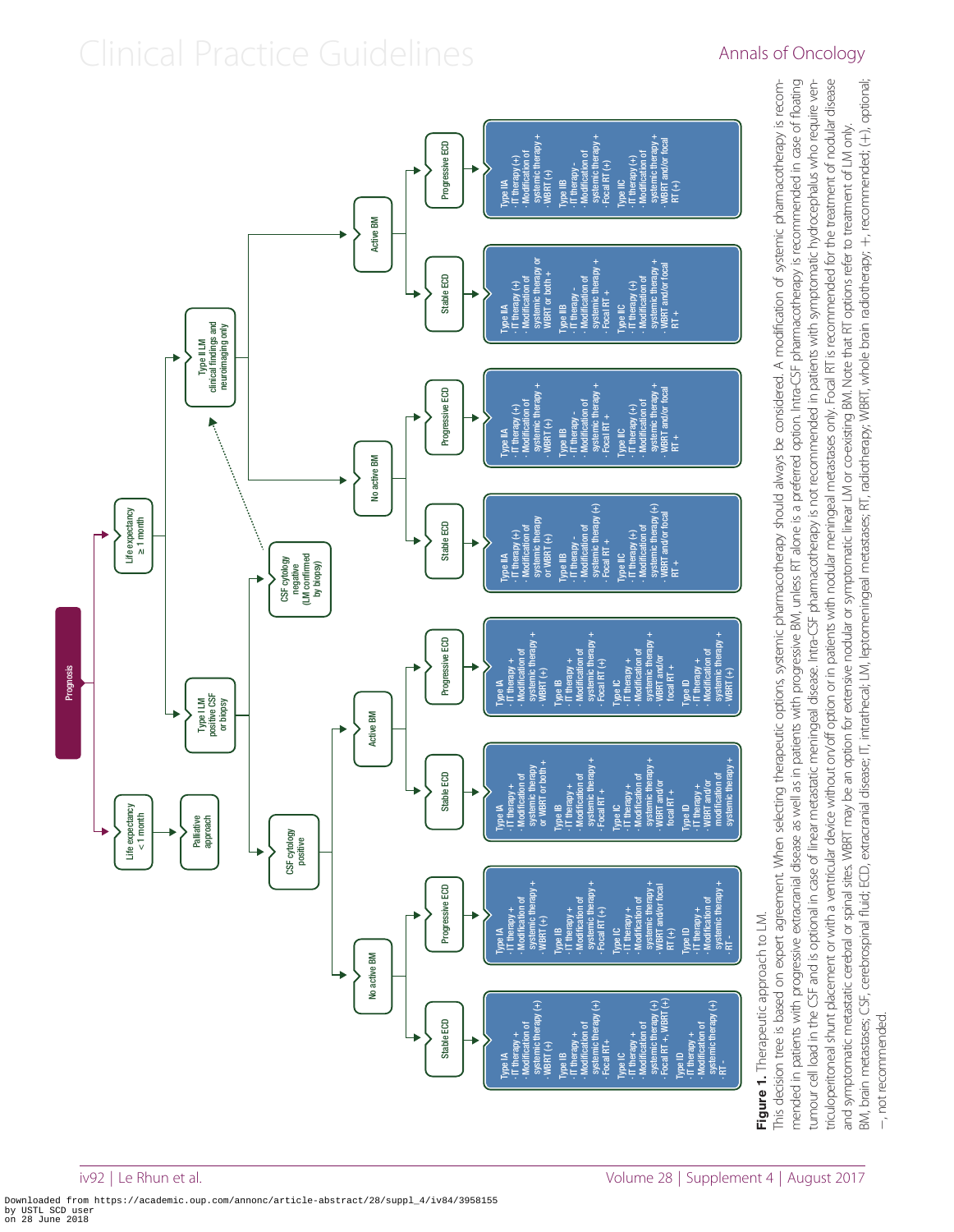## <span id="page-9-0"></span>Annals of Oncology **Clinical Practice Guidelines**

| Table 4. Key recommendations for the diagnosis and treatment of LM from solid tumours                                                                                                                                                                                                                                                                                                                                                                                                                                                                                                                                 | <b>EANO [146]</b> |                                                                      | <b>ESMO [147]</b>     |                   |
|-----------------------------------------------------------------------------------------------------------------------------------------------------------------------------------------------------------------------------------------------------------------------------------------------------------------------------------------------------------------------------------------------------------------------------------------------------------------------------------------------------------------------------------------------------------------------------------------------------------------------|-------------------|----------------------------------------------------------------------|-----------------------|-------------------|
|                                                                                                                                                                                                                                                                                                                                                                                                                                                                                                                                                                                                                       |                   | Level of Grade of<br>evidence recommendation evidence recommendation |                       | Level of Grade of |
| <b>Diagnostic procedures</b><br>LM should be considered in particular in patients with breast or lung cancer or<br>melanoma who present with neurological symptoms or signs                                                                                                                                                                                                                                                                                                                                                                                                                                           | Ш                 | C                                                                    | $\parallel \parallel$ | B                 |
| Typical clinical signs of LM such as headache, nausea and vomiting, mental changes,<br>gait difficulties, cranial nerve palsies with diplopia, visual disturbances, hearing loss,<br>sensorimotor deficits of extremities and cauda equine syndrome, radicular, neck<br>and back pain, notably in a patient with cancer, should alert clinicians to consider LM                                                                                                                                                                                                                                                       | IV                | n/a                                                                  | $\vee$                | n/a               |
| A detailed neurological examination using a standard evaluation form, e.g. as proposed<br>by the LANO group, should be carried out at diagnosis                                                                                                                                                                                                                                                                                                                                                                                                                                                                       | IV                | n/a                                                                  | $\vee$                | n/a               |
| The diagnostic work-up should include cerebrospinal MRI. Brain MRI should include axial<br>T <sub>1</sub> -weighted, axial FLAIR, axial diffusion, axial T <sub>2</sub> -weighted, post-gadolinium 3D<br>T <sub>1</sub> -weighted and post-gadolinium 3D FLAIR sequences. Spinal MRI should include<br>post-gadolinium sagittal T <sub>1</sub> -weighted sequences. Spine sagittal T <sub>1</sub> -weighted sequences<br>without contrast and sagittal fat suppression T <sub>2</sub> -weighted sequences, combined with axial<br>$T_1$ -weighted images with contrast of regions of interest, may also be considered | $\mathbb{H}$      | C                                                                    | $\parallel$           | B                 |
| CSF flow studies should be considered for patients in whom CSF flow obstruction may<br>be present, e.g. hydrocephalus, large nodules potentially reducing the CSF circulation<br>on MRI, unexpected toxicity of intra-CSF treatment, and who are candidates for<br>intra-CSF pharmacotherapy                                                                                                                                                                                                                                                                                                                          | IV                | n/a                                                                  | $\mathsf{IV}$         | C                 |
| CSF studies with optimised analysis conditions must be carried out as part of the diagnostic<br>work-up. One repeat lumbar puncture with optimised analysis conditions should be<br>carried out in patients with suspected LM and initial negative or equivocal CSF studies                                                                                                                                                                                                                                                                                                                                           | $\mathsf{IV}$     | n/a                                                                  | $\vee$                | n/a               |
| <b>Therapeutic strategies</b>                                                                                                                                                                                                                                                                                                                                                                                                                                                                                                                                                                                         |                   |                                                                      |                       |                   |
| Systemic pharmacotherapy based on primary tumour and previous treatment should<br>be considered for most patients with type B/C LM                                                                                                                                                                                                                                                                                                                                                                                                                                                                                    | $\mathsf{IV}$     | n/a                                                                  | $\vee$                | n/a               |
| Intra-CSF pharmacotherapy should be considered for most patients with type IA/C LM                                                                                                                                                                                                                                                                                                                                                                                                                                                                                                                                    | $\mathsf{IV}$     | n/a                                                                  | $\vee$                | n/a               |
| Intra-CSF pharmacotherapy should be administered through the ventricular rather than<br>lumbar route whenever feasible                                                                                                                                                                                                                                                                                                                                                                                                                                                                                                | $\mathsf{IV}$     | n/a                                                                  | V                     | n/a               |
| Focal RT should be considered for circumscribed, notably symptomatic lesions                                                                                                                                                                                                                                                                                                                                                                                                                                                                                                                                          | $\mathsf{IV}$     | n/a                                                                  | V                     | n/a               |
| WBRT can be considered for extensive nodular or symptomatic linear LM                                                                                                                                                                                                                                                                                                                                                                                                                                                                                                                                                 | $\mathsf{IV}$     | n/a                                                                  | $\vee$                | n/a               |
| Monitoring and follow-up<br>A detailed neurological examination using a standard evaluation form should be carried<br>out every 2-3 months or at radiological progression or when new neurological<br>symptoms or signs are reported                                                                                                                                                                                                                                                                                                                                                                                  | IV                | n/a                                                                  | V                     | n/a               |
| Cerebrospinal MRI should be carried out every 2-3 months or at any instance of<br>suspected clinical progression                                                                                                                                                                                                                                                                                                                                                                                                                                                                                                      | IV                | n/a                                                                  | $\vee$                | n/a               |
| CSF studies should be carried out every 2-3 months in patients undergoing<br>intra-CSF pharmacotherapy                                                                                                                                                                                                                                                                                                                                                                                                                                                                                                                | $\mathsf{IV}$     | n/a                                                                  | $\vee$                | n/a               |

Level of evidence and grade of recommendation according to Brainin (EANO recommendations) or Dykewicz (ESMO recommendations) [\[146](#page-15-0), [147](#page-15-0)]. CSF, cerebrospinal fluid; EANO, European Association of Neuro-Oncology; ESMO, European Society for Medical Oncology; FLAIR, fluid-attenuated inversion recovery; LANO, Leptomeningeal Assessment in Neuro-Oncology; LM, leptomeningeal metastasis; MRI, magnetic resonance imaging; n/a, not applicable; RT, radiotherapy; WBRT, whole brain radiotherapy.

other MRI abnormalities [\[1\]](#page-12-0). Changes in size, but not changes in intensity of contrast enhancement, should be considered. Changes in hydrocephalus should be considered as part of the response evaluation in clinical practice, but were not included in the LANO

MRI grid. In clinical trials, concomitant brain or extradural spinal metastases are evaluated separately for response.

CSF cell counts could, in principle, be obtained specifically for tumour, as opposed to non-neoplastic cells, but this has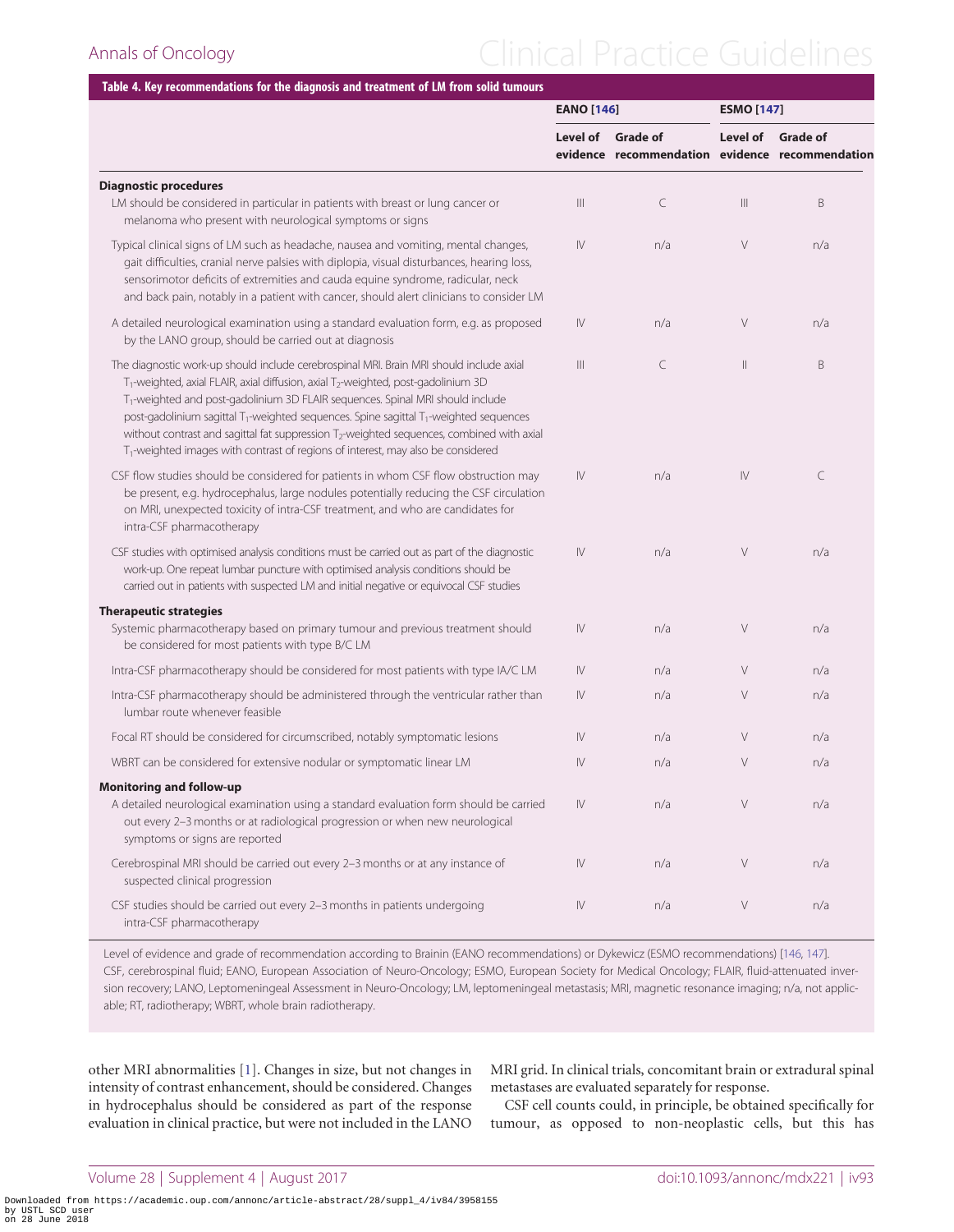<span id="page-10-0"></span>

| Table 5. EANO-ESMO response assessment in LM <sup>a</sup> |                       |                                |                                                                                                                        |                                                                                                                                                                                                                                                                                                                        |  |  |
|-----------------------------------------------------------|-----------------------|--------------------------------|------------------------------------------------------------------------------------------------------------------------|------------------------------------------------------------------------------------------------------------------------------------------------------------------------------------------------------------------------------------------------------------------------------------------------------------------------|--|--|
| <b>Clinical</b>                                           | <b>Imaging</b>        | <b>CSF</b>                     | <b>Response determination</b>                                                                                          | <b>Action</b>                                                                                                                                                                                                                                                                                                          |  |  |
| Improved or stable                                        | Improved              | Improved or stable             | Response                                                                                                               | Continue treatment                                                                                                                                                                                                                                                                                                     |  |  |
| Stable                                                    | Stable                | Stable                         | Stable                                                                                                                 | Continue treatment                                                                                                                                                                                                                                                                                                     |  |  |
| Worse                                                     | Improved or<br>stable | Improved or stable             | Suspicion of progression                                                                                               | Consider alternative neurological diagnoses or other<br>reasons for clinical deterioration; change treatment<br>only if there is no other explanation and if there is<br>significant worsening of clinical signs for more than<br>2 weeks                                                                              |  |  |
| Improved or stable                                        | Improved or<br>stable | Worse                          | Suspicion of progression, or progres-<br>sion in case of de novo appearance<br>of tumour cells in the CSF <sup>b</sup> | Continue treatment, change treatment if appearance<br>of tumour cells is confirmed on two consecutive<br>CSF studies from the same CSF site (lumbar or ven-<br>tricular) at least 4 weeks apart                                                                                                                        |  |  |
| Worse                                                     | Improved or<br>stable | Worse                          | Suspicion of progression, or progres-<br>sion in case of de novo appearance<br>of tumour cells in the CSF <sup>b</sup> | Consider alternative neurological diagnoses, continue<br>treatment; change treatment if there is worsening<br>of clinical signs for more than 2 weeks and if ap-<br>pearance of tumour cells is confirmed on two con-<br>secutive CSE studies from the same CSE site<br>(lumbar or ventricular) at least 4 weeks apart |  |  |
| Improved or stable                                        | Worse                 | Improved or stable             | Progression                                                                                                            | Change treatment                                                                                                                                                                                                                                                                                                       |  |  |
| Improved or stable                                        | Worse                 | Worse                          | Progression                                                                                                            | Change treatment                                                                                                                                                                                                                                                                                                       |  |  |
| Worse                                                     | Worse                 | Improved or stable<br>or worse | Progression                                                                                                            | Change treatment                                                                                                                                                                                                                                                                                                       |  |  |

<sup>a</sup>Differences from the LANO recommendations are illustrated in Supplementary Table S2, available at Annals of Oncology online.

bDe novo detection of tumour cells as an indicator of progressive disease requires that there were at least two adequately performed negative CSF analyses.

CSF, cerebrospinal fluid; EANO, European Association of Neuro-Oncology; ESMO, European Society for Medical Oncology; LANO, Leptomeningeal Assessment in Neuro-Oncology; LM, leptomeningeal metastasis.

remained challenging and would require more sophisticated techniques than commonly available. As discussed above, the proposal by the LANO group to classify the standard CSF cytology results into two groups of patients, negative or atypical, versus positive or suspicious, appears too complex. Three categories of positive, equivocal and negative seem to be more feasible in clinical practice (see above). A complete CSF cytological response requires a conversion of a previously positive to a negative CSF response maintained for at least 4 weeks. If only lumbar CSF was positive and the patient is treated through a ventricular reservoir, the CSF response cannot be evaluated unless further lumbar CSF samples are obtained. An unequivocal de novo appearance of malignant cells in the CSF after repeated negative CSF cytologies carried out under optimised conditions should be considered as progression and does not require a confirmatory analysis. In contrast, a change from negative to equivocal is not considered relevant for clinical decision-making. CSF cytology may remain positive in patients with stable or improved clinical or imaging features [[138](#page-15-0)]. The levels of CSF protein, glucose or lactate, or novel biomarkers or new methodologies for the identification of tumour cells in the CSF have not been integrated into routine response determination at present.

Clinical, imaging and CSF evaluations should be carried out at baseline and at defined time points thereafter to assess the

response. Evaluations should be planned every 2 months for the first 6 months and every 3 months thereafter in stable patients, but should be carried out earlier whenever there is suspicion of progression based on clinical assessment.

#### Recommendations:

- A detailed neurological examination using a standard evaluation form should be carried out every 2–3 months or at radiological progression or when new neurological symptoms or signs are reported [EANO: IV, n/a; ESMO: V, n/a].
- Cerebrospinal MRI should be carried out every 2–3 months or at any instance of suspected clinical progression [EANO: IV, n/a; ESMO: V, n/a].
- CSF studies should be carried out every 2–3 months in patients undergoing intra-CSF pharmacotherapy [EANO: IV, n/a; ESMO: V, n/a].

### Supportive care

Although this guideline does not aim at comprehensively describing palliative and supportive care, a few points deserve consideration. The role of steroids has not been specifically studied in LM patients, notwithstanding their role for associated brain metastasis,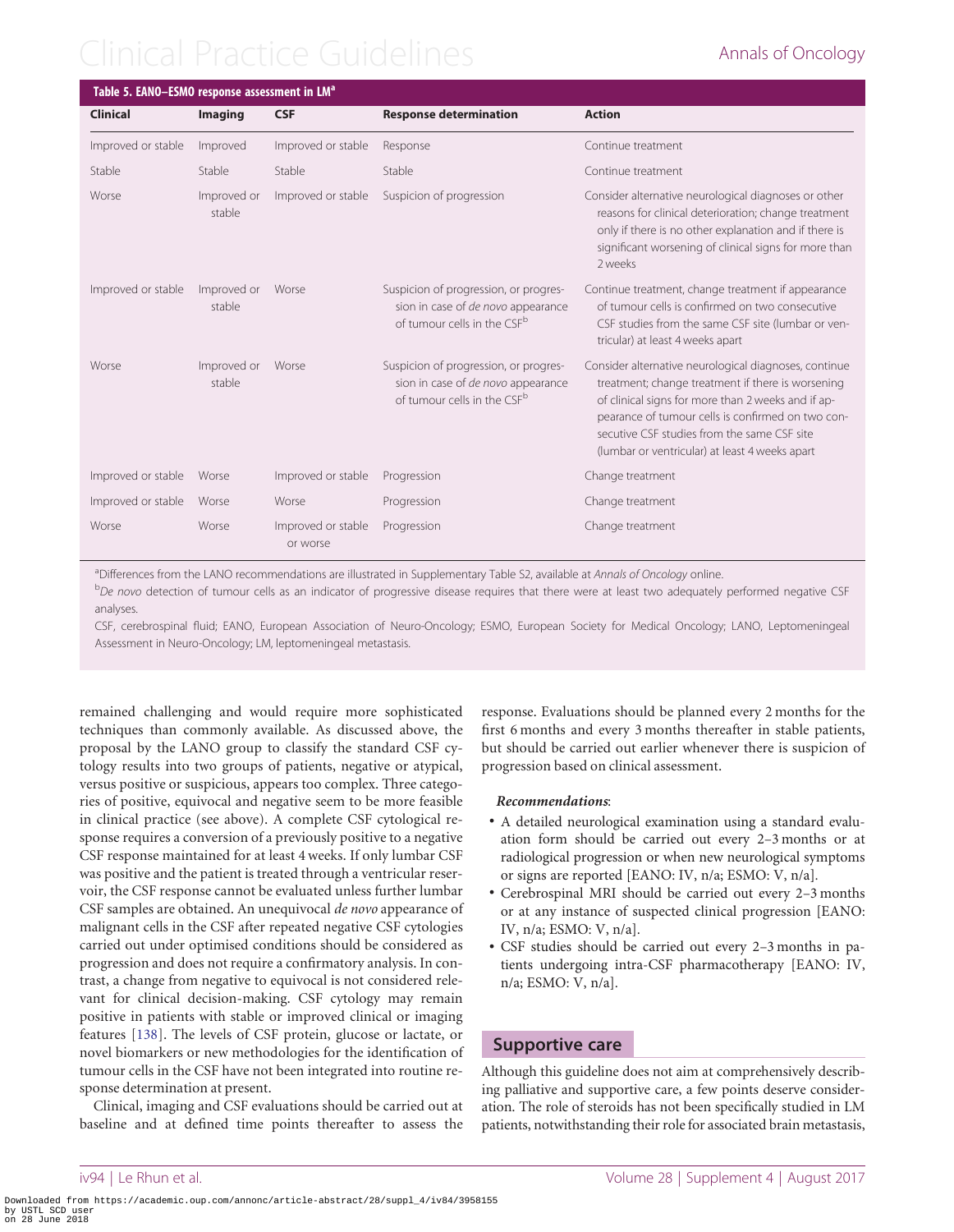Table 6. Levels of evidence and grades of recommendation for a therapeutic intervention (using the European Federation of Neurological Societies criteria as recommended by EANO) [\[146\]](#page-15-0)

#### Evidence classification

- **Class I:** An adequately powered prospective, randomised, controlled clinical trial with masked outcome assessment in a representative population or an adequately powered systematic review of prospective randomised controlled clinical trials with masked outcome assessment in representative populations. The following are required:
	- a. Randomisation concealment
	- b. Primary outcome(s) is/are clearly defined
	- c. Exclusion/inclusion criteria are clearly defined
	- d. Adequate accounting for dropouts and crossovers with numbers sufficiently low to have minimal potential for bias
	- e. Relevant baseline characteristics are presented and substantially equivalent among treatment groups or there is appropriate statistical adjustment for differences
- **Class II:** Prospective matched-group cohort study in a representative population with masked outcome assessment that meets a–e above or a randomised, controlled trial in a representative population that lacks one criteria a–e
- Class III: All other controlled trials (including well-defined natural history controls or patients serving as own controls) in a representative population, where outcome assessment is independent of patient treatment
- Class IV: Evidence from uncontrolled studies, case series, case reports or expert opinion

#### Rating of recommendations

Level A rating (established as effective, ineffective or harmful) requires at least one convincing class I study or at least two consistent, convincing class II studies

Level B rating (probably effective, ineffective or harmful) requires at least one convincing class II study or overwhelming class III evidence Level C (possibly effective, ineffective or harmful) rating requires at least two convincing class III studies

Reprinted from [[146](#page-15-0)] by permission of European Journal of Neurology. Copyright © 2004, John Wiley and Sons. EANO, European Association of Neuro-Oncology.

chemical meningitis or other systemic complications of cancer. Steroids may also alleviate meningeal irritation and radicular pain. When required clinically, the lowest dose of steroids should be used for the shortest time possible. Seizures should be managed using drugs that do not interact with systemic treatments. Primary prophylaxis is not recommended [[139](#page-15-0), [140](#page-15-0)]. Ventriculoperitoneal shunting may provide durable relief from symptomatic hydrocephalus [\[141–144\]](#page-15-0). National and institutional guidelines may provide further guidance [\[145\]](#page-15-0).

### **Outlook**

Guidelines reflect knowledge and consensus at a given timepoint. Updates on these recommendations will be announced on the website of EANO [\(www.eano.eu](http://www.eano.eu)) and ESMO ([www.esmo.org\)](http://www.esmo.org).

Randomised trials based on well-defined diagnostic and inclusion criteria, in appropriately selected sub-groups of LM patients,

## Annals of Oncology **Annals of Oncology Clinical Practice Guidelines**

Table 7. Levels of evidence and grades of recommendation for a diagnostic measure (using the European Federation of Neurological Societies criteria as recommended by EANO) [[146\]](#page-15-0)

#### Evidence classification

- Class I: A prospective study in a broad spectrum of persons with the suspected condition, using a 'gold standard' for case definition, where the test is applied in a blinded evaluation, and enabling the assessment of appropriate tests of diagnostic accuracy
- **Class II:** A prospective study of a narrow spectrum of persons with the suspected condition, or a well-designed retrospective study of a broad spectrum of persons with an established condition (by 'gold standard') compared with a broad spectrum of controls, where test is applied in a blinded evaluation, and enabling the assessment of appropriate tests of diagnostic accuracy
- **Class III:** Evidence provided by a retrospective study where either persons with the established condition or controls are of a narrow spectrum, and where test is applied in a blinded evaluation
- Class IV: Any design where test is not applied in blinded evaluation OR evidence provided by expert opinion alone or in descriptive case series (without controls)

#### Rating of recommendations

Level A rating (established as useful/predictive or not useful/predictive) requires at least one convincing class I study or at least two consistent, convincing class II studies

Level B rating (established as probably useful/predictive or not useful/ predictive) requires at least one convincing class II study or overwhelming class III evidence

Level C rating (established as possibly useful/predictive or not useful/ predictive) requires at least two convincing class III studies

Reprinted from [[146](#page-15-0)] by permission of European Journal of Neurology. Copyright © 2004, John Wiley and Sons. EANO, European Association of Neuro-Oncology.

enriched for molecular genetic signatures where feasible, and with adequate criteria of evaluation are required to improve the outcome of LM in a primary cancer-specific manner. Important questions to address include the role of intrathecal pharmacotherapy and of novel systemic therapies, notably targeted agents and immunotherapy.

### Methodology

References were identified through searches of PubMed with the search terms 'leptomeningeal metastasis', 'neoplastic meningitis', 'intrathecal', 'intra-CSF', 'CNS', 'brain', 'metastasis', 'trial', 'clinical', 'radiotherapy' and 'chemotherapy' in various combinations from 1 January 1976 to 30 November 2016, because of the paucity of data on this topic. Articles were also identified through searches of the authors' own files. Only papers in English were reviewed. Data available only in Abstract form were only exceptionally included. The final reference list was generated by consensus of the authors and based on originality and relevance to the broad scope of this guideline. Levels of evidence and grades of recommendation were applied using the European Federation of Neurological Societies criteria as recommended by EANO (Tables 6 and 7) [[146](#page-15-0)] as well as using an adapted version of the

Volume 28 | Supplement 4 | August 2017 doi:10.1093/annonc/mdx221 | iv95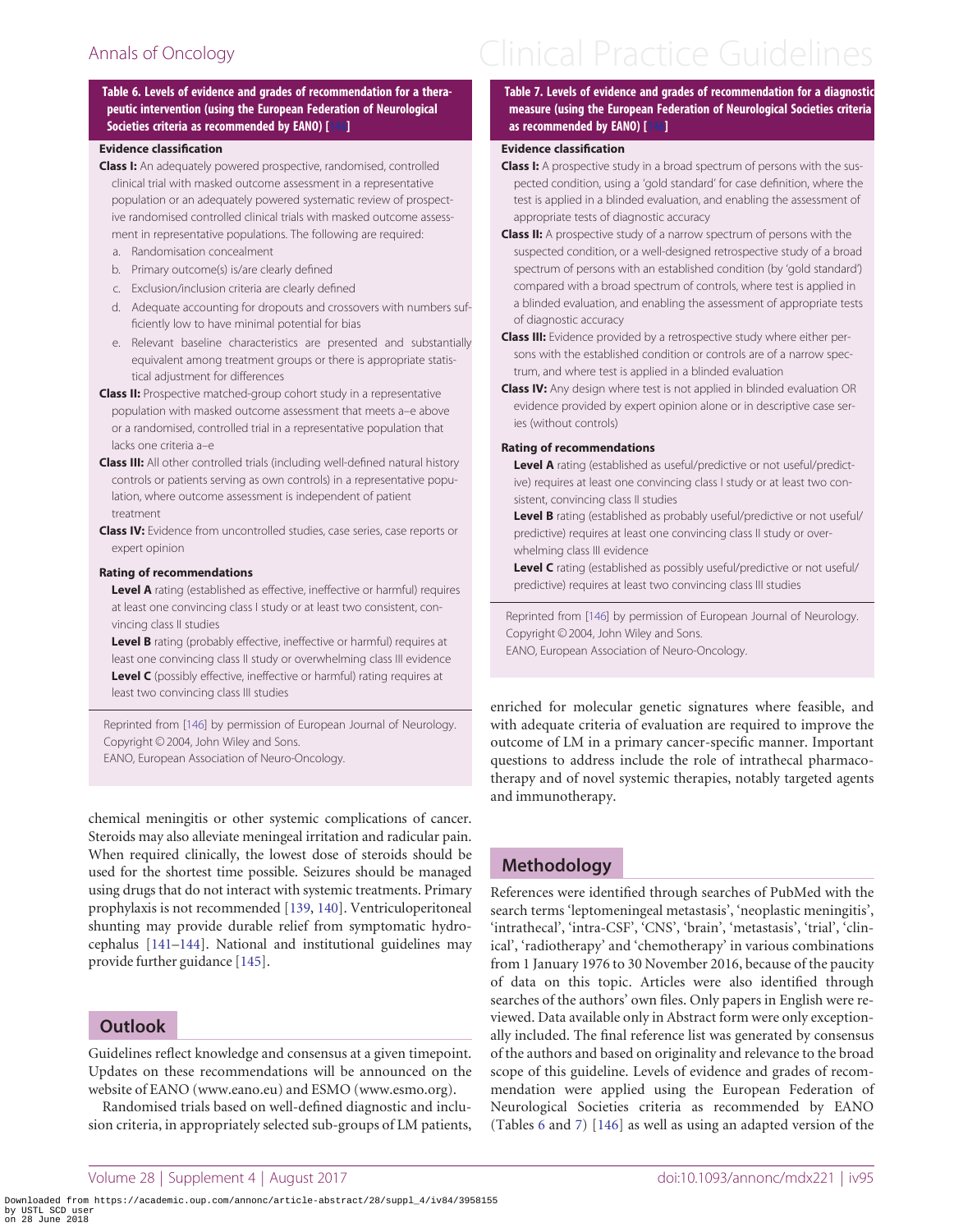<span id="page-12-0"></span>Table 8. Levels of evidence and grades of recommendation as recommended by ESMO (adapted from the Infectious Diseases Society of America–United States Public Health Service Grading System<sup>a</sup>)

#### Levels of evidence

- I Evidence from at least one large randomised, controlled trial of good methodological quality (low potential for bias) or metaanalyses of well-conducted randomised trials without heterogeneity
- If Small randomised trials or large randomised trials with a suspicion of bias (lower methodological quality) or meta-analyses of such trials or of trials demonstrated heterogeneity
- III Prospective cohort studies
- IV Retrospective cohort studies or case–control studies
- V Studies without control group, case reports, expert opinions

#### Grades of recommendation

- A Strong evidence for efficacy with a substantial clinical benefit, strongly recommended
- B Strong or moderate evidence for efficacy but with a limited clinical benefit, generally recommended
- C Insufficient evidence for efficacy or benefit does not outweigh the risk or the disadvantages (adverse events, costs, ...), optional
- D Moderate evidence against efficacy or for adverse outcome, generally not recommended
- E Strong evidence against efficacy or for adverse outcome, never recommended

<sup>a</sup>By permission of the Infectious Diseases Society of America [\[147\]](#page-15-0).

Infectious Disease Society of America–United States Public Health Service Grading System as recommended by ESMO (Table 8) [\[147\]](#page-15-0). Statements without grading were considered justified standard clinical practice by the experts. This manuscript has been subjected to an anonymous peer review process.

#### Funding

No external funding has been received for the preparation of these guidelines. Production costs have been covered by ESMO from central funds.

#### **Disclosure**

ELR has received research support from Mundipharma and Amgen. MW has received research grants from Acceleron, Actelion, Bayer, Isarna, MSD, Merck EMD, Novocure, Piqur and Roche and honoraria for lectures or advisory board participation or consulting from Bristol-Myers Squibb, Celldex, Immunocellular Therapeutics, Isarna, Magforce, MSD, Merck EMD, Northwest Biotherapeutics, Novocure, Pfizer, Roche, Teva and Tocagen. MVdB has received research support from BBB therapeutics. EdA has received advisory board from Roche; travels grant from Roche and GlaxoSmithKline; research grant from Roche. WW has received research support from Pfizer, Apogenix, MSD and Roche and has reported being a member of the speaker's bureau of Brystol-Myers Squibb and MSD. MP has received research support from Böhringer-Ingelheim, GlaxoSmithKline,

Merck Sharp & Dohme and Roche and honoraria for lectures, consultation or advisory board participation from Bristol-Myers Squibb, Novartis, Gerson Lehrman Group, CMC Contrast, GlaxoSmithKline, Mundipharma, Roche and AstraZeneca. DB, RH, TB, SP, CW, WW, PW and RR have declared no potential conflicts of interest.

### References

- 1. Chamberlain M, Junck L, Brandsma D et al. Leptomeningeal metastases: a RANO proposal for response criteria. Neuro Oncol 2017; 19: 484–492.
- 2. Rudnicka H, Niwinska A, Murawska M. Breast cancer leptomeningeal metastasis—the role of multimodality treatment. J Neurooncol 2007; 84: 57–62.
- 3. Gauthier H, Guilhaume MN, Bidard FC et al. Survival of breast cancer patients with meningeal carcinomatosis. Ann Oncol 2010; 21: 2183–2187.
- 4. Lee S, Ahn HK, Park YH et al. Leptomeningeal metastases from breast cancer: intrinsic subtypes may affect unique clinical manifestations. Breast Cancer Res Treat 2011; 129: 809–817.
- 5. de Azevedo CR, Cruz MR, Chinen LT et al. Meningeal carcinomatosis in breast cancer: prognostic factors and outcome. J Neurooncol 2011; 104: 565–572.
- Lara-Medina F, Crismatt A, Villarreal-Garza C et al. Clinical features and prognostic factors in patients with carcinomatous meningitis secondary to breast cancer. Breast J 2012; 18: 233–241.
- 7. Meattini I, Livi L, Saieva C et al. Prognostic factors and clinical features in patients with leptominengeal metastases from breast cancer: a single center experience. J Chemother 2012; 24: 279–284.
- 8. Kim HJ, Im SA, Keam B et al. Clinical outcome of central nervous system metastases from breast cancer: differences in survival depending on systemic treatment. J Neurooncol 2012; 106: 303–313.
- 9. Niwinska A, Rudnicka H, Murawska M. Breast cancer leptomeningeal metastasis: propensity of breast cancer subtypes for leptomeninges and the analysis of factors influencing survival. Med Oncol 2013; 30: 408.
- 10. Yust-Katz S, Garciarena P, Liu D et al. Breast cancer and leptomeningeal disease (LMD): hormone receptor status influences time to development of LMD and survival from LMD diagnosis. J Neurooncol 2013; 114: 229–235.
- 11. Le Rhun E, Taillibert S, Zairi F et al. A retrospective case series of 103 consecutive patients with leptomeningeal metastasis and breast cancer. J Neurooncol 2013; 113: 83–92.
- 12. Niwinska A, Rudnicka H, Murawska M. Breast cancer leptomeningeal metastasis: the results of combined treatment and the comparison of methotrexate and liposomal cytarabine as intra-cerebrospinal fluid chemotherapy. Clin Breast Cancer 2015; 15: 66–72.
- 13. Morris PG, Reiner AS, Szenberg OR et al. Leptomeningeal metastasis from non-small cell lung cancer: survival and the impact of whole brain radiotherapy. J Thorac Oncol 2012; 7: 382–385.
- 14. Park JH, Kim YJ, Lee JO et al. Clinical outcomes of leptomeningeal metastasis in patients with non-small cell lung cancer in the modern chemotherapy era. Lung Cancer 2012; 76: 387–392.
- 15. Gwak HS, Joo J, Kim S et al. Analysis of treatment outcomes of intraventricular chemotherapy in 105 patients for leptomeningeal carcinomatosis from non-small-cell lung cancer. J Thorac Oncol 2013; 8: 599–605.
- 16. Lee SJ, Lee JI, Nam DH et al. Leptomeningeal carcinomatosis in nonsmall-cell lung cancer patients: impact on survival and correlated prognostic factors. J Thorac Oncol 2013; 8: 185–191.
- 17. Riess JW, Nagpal S, Iv M et al. Prolonged survival of patients with nonsmall-cell lung cancer with leptomeningeal carcinomatosis in the modern treatment era. Clin Lung Cancer 2014; 15: 202–206.
- 18. Kuiper JL, Hendriks LE, van der Wekken AJ et al. Treatment and survival of patients with EGFR-mutated non-small cell lung cancer and leptomeningeal metastasis: a retrospective cohort analysis. Lung Cancer 2015; 89: 255–261.
- 19. Harstad L, Hess KR, Groves MD. Prognostic factors and outcomes in patients with leptomeningeal melanomatosis. Neuro Oncol 2008; 10: 1010–1018.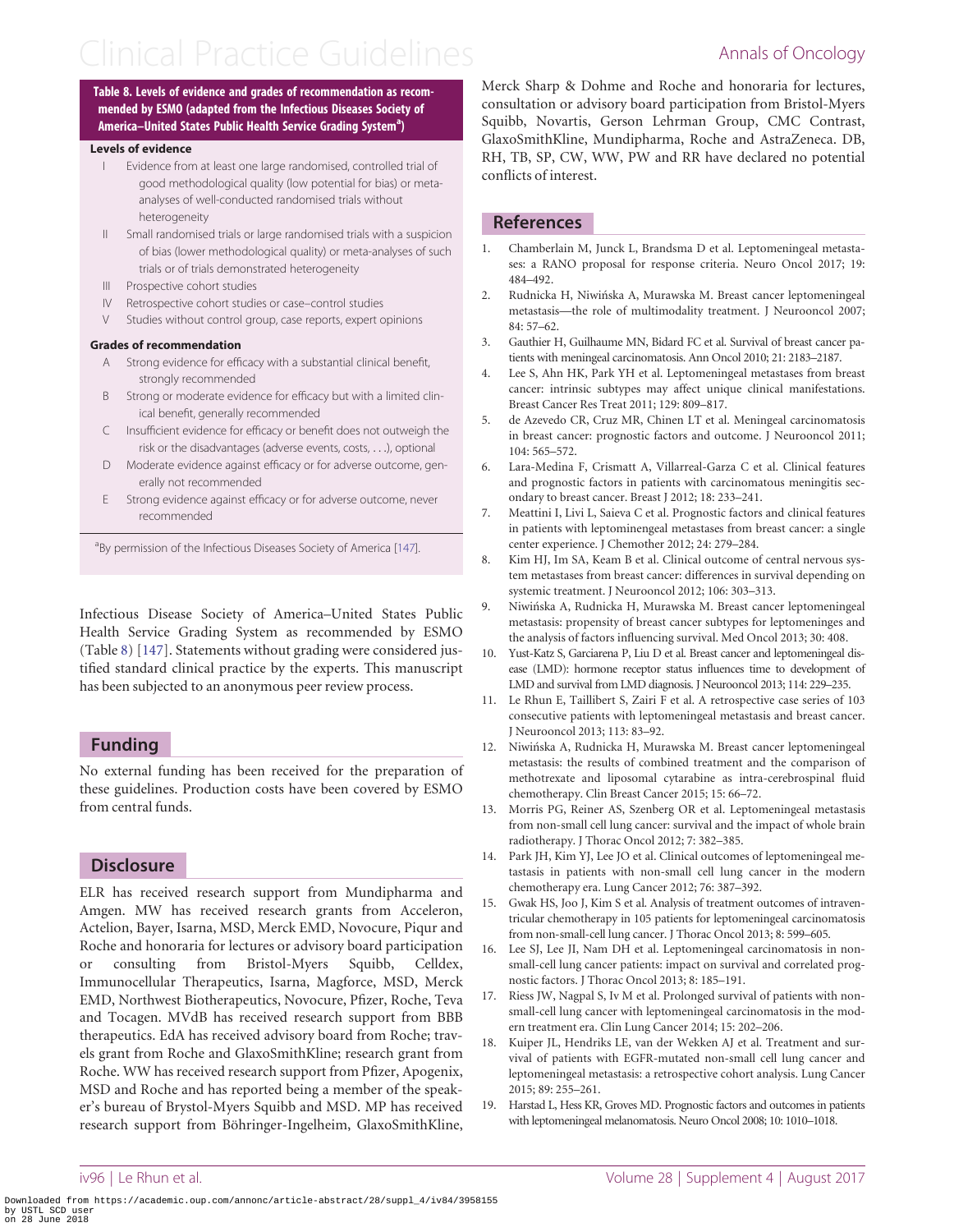- 20. Geukes Foppen MH, Brandsma D, Blank CU et al. Targeted treatment and immunotherapy in leptomeningeal metastases from melanoma. Ann Oncol 2016; 27: 1138–1142.
- 21. Roelz R, Reinacher P, Jabbarli R et al. Surgical ventricular entry is a key risk factor for leptomeningeal metastasis of high grade gliomas. Sci Rep 2015; 5: 17758.
- 22. Ahn JH, Lee SH, Kim S et al. Risk for leptomeningeal seeding after resection for brain metastases: implication of tumor location with mode of resection. J Neurosurg 2012; 116: 984–993.
- 23. Elliott JP, Keles GE, Waite M et al. Ventricular entry during resection of malignant gliomas: effect on intracranial cerebrospinal fluid tumor dissemination. J Neurosurg 1994; 80: 834–839.
- 24. Norris LK, Grossman SA, Olivi A. Neoplastic meningitis following surgical resection of isolated cerebellar metastasis: a potentially preventable complication. J Neurooncol 1997; 32: 215–223.
- 25. van der Ree TC, Dippel DW, Avezaat CJ et al. Leptomeningeal metastasis after surgical resection of brain metastases. J Neurol Neurosurg Psychiatry 1999; 66: 225–227.
- 26. Suki D, Hatiboglu MA, Patel AJ et al. Comparative risk of leptomeningeal dissemination of cancer after surgery or stereotactic radiosurgery for a single supratentorial solid tumor metastasis. Neurosurgery 2009; 64: 664–674; discussion 674–676.
- 27. Johnson MD, Avkshtol V, Baschnagel AM et al. Surgical resection of brain metastases and the risk of leptomeningeal recurrence in patients treated with stereotactic radiosurgery. Int J Radiat Oncol Biol Phys 2016; 94: 537–543.
- 28. Abouharb S, Ensor J, Loghin ME et al. Leptomeningeal disease and breast cancer: the importance of tumor subtype. Breast Cancer Res Treat 2014; 146: 477–486.
- 29. Liao BC, Lee JH, Lin CC et al. Epidermal growth factor receptor tyrosine kinase inhibitors for non-small-cell lung cancer patients with leptomeningeal carcinomatosis. J Thorac Oncol 2015; 10: 1754–1761.
- 30. Matsumoto S, Takahashi K, Iwakawa R et al. Frequent EGFR mutations in brain metastases of lung adenocarcinoma. Int J Cancer 2006; 119: 1491–1494.
- 31. Iuchi T, Shingyoji M, Itakura M et al. Frequency of brain metastases in non-small-cell lung cancer, and their association with epidermal growth factor receptor mutations. Int J Clin Oncol 2015; 20: 674–679.
- 32. Gainor JF, Ou SH, Logan J et al. The central nervous system as a sanctuary site in ALK-positive non-small-cell lung cancer. J Thorac Oncol 2013; 8: 1570–1573.
- 33. Lee DW, Lee KH, Kim JW, Keam B. Molecular targeted therapies for the treatment of leptomeningeal carcinomatosis: current evidence and future directions. Int J Mol Sci 2016; 17: pii E1074.
- 34. Shaw AT, Kim DW, Nakagawa K et al. Crizotinib versus chemotherapy in advanced ALK-positive lung cancer. N Engl J Med 2013; 368: 2385–2394.
- 35. Clarke JL, Perez HR, Jacks LM et al. Leptomeningeal metastases in the MRI era. Neurology 2010; 74: 1449–1454.
- 36. Oechsle K, Lange-Brock V, Kruell A et al. Prognostic factors and treatment options in patients with leptomeningeal metastases of different primary tumors: a retrospective analysis. J Cancer Res Clin Oncol 2010; 136: 1729–1735.
- 37. Herrlinger U, Wiendl H, Renninger M et al. Vascular endothelial growth factor (VEGF) in leptomeningeal metastasis: diagnostic and prognostic value. Br J Cancer 2004; 91: 219–224.
- 38. Clatot F, Philippin-Lauridant G, Ouvrier MJ et al. Clinical improvement and survival in breast cancer leptomeningeal metastasis correlate with the cytologic response to intrathecal chemotherapy. J Neurooncol 2009; 95: 421–426.
- 39. Hyun JW, Jeong IH, Joung A et al. Leptomeningeal metastasis: clinical experience of 519 cases. Eur J Cancer 2016; 56: 107–114.
- 40. Boyle R, Thomas M, Adams JH. Diffuse involvement of the leptomeninges by tumour—a clinical and pathological study of 63 cases. Postgrad Med J 1980; 56: 149–158.
- 41. Gonzalez-Vitale JC, Garcia-Bunuel R. Meningeal carcinomatosis. Cancer 1976; 37: 2906–2911.

### <span id="page-13-0"></span>42. Kokkoris CP. Leptomeningeal carcinomatosis. How does cancer reach Annals of Oncology **Annals of Oncology** Clinical Practice Guidelines

- the pia-arachnoid? Cancer 1983; 51: 154–160.
- 43. Küsters-Vandevelde HV, Küsters B, van Engen-van Grunsven AC et al. Primary melanocytic tumors of the central nervous system: a review with focus on molecular aspects. Brain Pathol 2015; 25: 209–226.
- 44. Kwon J, Chie EK, Kim K et al. Impact of multimodality approach for patients with leptomeningeal metastases from solid tumors. J Korean Med Sci 2014; 29: 1094–1101.
- 45. Nayak L, DeAngelis LM, Brandes AA et al. The Neurologic Assessment in Neuro-Oncology (NANO) scale: a tool to assess neurologic function for integration into the Response Assessment in Neuro-Oncology (RANO) criteria. Neuro Oncol 2017; 19: 625–635.
- 46. Chamberlain M, Soffietti R, Raizer J et al. Leptomeningeal metastasis: a Response Assessment in Neuro-Oncology critical review of endpoints and response criteria of published randomized clinical trials. Neuro Oncol 2014; 16: 1176–1185.
- 47. Freilich RJ, Krol G, DeAngelis LM. Neuroimaging and cerebrospinal fluid cytology in the diagnosis of leptomeningeal metastasis. Ann Neurol 1995; 38: 51–57.
- 48. Singh SK, Agris JM, Leeds NE, Ginsberg LE. Intracranial leptomeningeal metastases: comparison of depiction at FLAIR and contrastenhanced MR imaging. Radiology 2000; 217: 50–53.
- 49. Straathof CS, de Bruin HG, Dippel DW, Vecht CJ. The diagnostic accuracy of magnetic resonance imaging and cerebrospinal fluid cytology in leptomeningeal metastasis. J Neurol 1999; 246: 810–814.
- 50. Zeiser R, Burger JA, Bley TA et al. Clinical follow-up indicates differential accuracy of magnetic resonance imaging and immunocytology of the cerebral spinal fluid for the diagnosis of neoplastic meningitis—a single centre experience. Br J Haematol 2004; 124: 762–768.
- 51. Singh SK, Leeds NE, Ginsberg LE. MR imaging of leptomeningeal metastases: comparison of three sequences. AJNR Am J Neuroradiol 2002; 23: 817–821.
- 52. Mahendru G, Chong V. Meninges in cancer imaging. Cancer Imaging 2009; 9: Spec No A:S14-S21.
- 53. Lombardi G, Zustovich F, Farina P et al. Neoplastic meningitis from solid tumors: new diagnostic and therapeutic approaches. Oncologist 2011; 16: 1175–1188.
- 54. Grossman SA, Trump DL, Chen DC et al. Cerebrospinal fluid flow abnormalities in patients with neoplastic meningitis. An evaluation using 111indium-DTPA ventriculography. Am J Med 1982; 73: 641–647.
- 55. Glantz MJ, Hall WA, Cole BF et al. Diagnosis, management, and survival of patients with leptomeningeal cancer based on cerebrospinal fluid-flow status. Cancer 1995; 75: 2919–2931.
- 56. Glantz MJ, Cole BF, Glantz LK et al. Cerebrospinal fluid cytology in patients with cancer: minimizing false-negative results. Cancer 1998; 82: 733–739.
- 57. Rogers LR, Duchesneau PM, Nunez C et al. Comparison of cisternal and lumbar CSF examination in leptomeningeal metastasis. Neurology 1992; 42: 1239–1241.
- 58. Dux R, Kindler-Röhrborn A, Annas M et al. A standardized protocol for flow cytometric analysis of cells isolated from cerebrospinal fluid. J Neurol Sci 1994; 121: 74–78.
- 59. Pan Z, Yang G, Wang Y et al. Thinprep plus Papanicolaou stain method is more sensitive than cytospin-coupled Wright Giems stain method in cerebrospinal fluid cytology for diagnosis of leptomeningeal metastasis from solid tumors. PLoS One 2015; 10: e0122016.
- 60. Quijano S, Lopez A, Manuel Sancho J et al. Identification of leptomen ingeal disease in aggressive B-cell non-Hodgkin's lymphoma: improved sensitivity of flow cytometry. J Clin Oncol 2009; 27: 1462–1469.
- 61. Patel AS, Allen JE, Dicker DT et al. Identification and enumeration of circulating tumor cells in the cerebrospinal fluid of breast cancer patients with central nervous system metastases. Oncotarget 2011; 2: 752–760.
- 62. Le Rhun E, Massin F, Tu Q et al. Development of a new method for identification and quantification in cerebrospinal fluid of malignant cells from breast carcinoma leptomeningeal metastasis. BMC Clin Pathol 2012; 12: 21.

#### Volume 28 | Supplement 4 | August 2017 doi:10.1093/annonc/mdx221 | iv97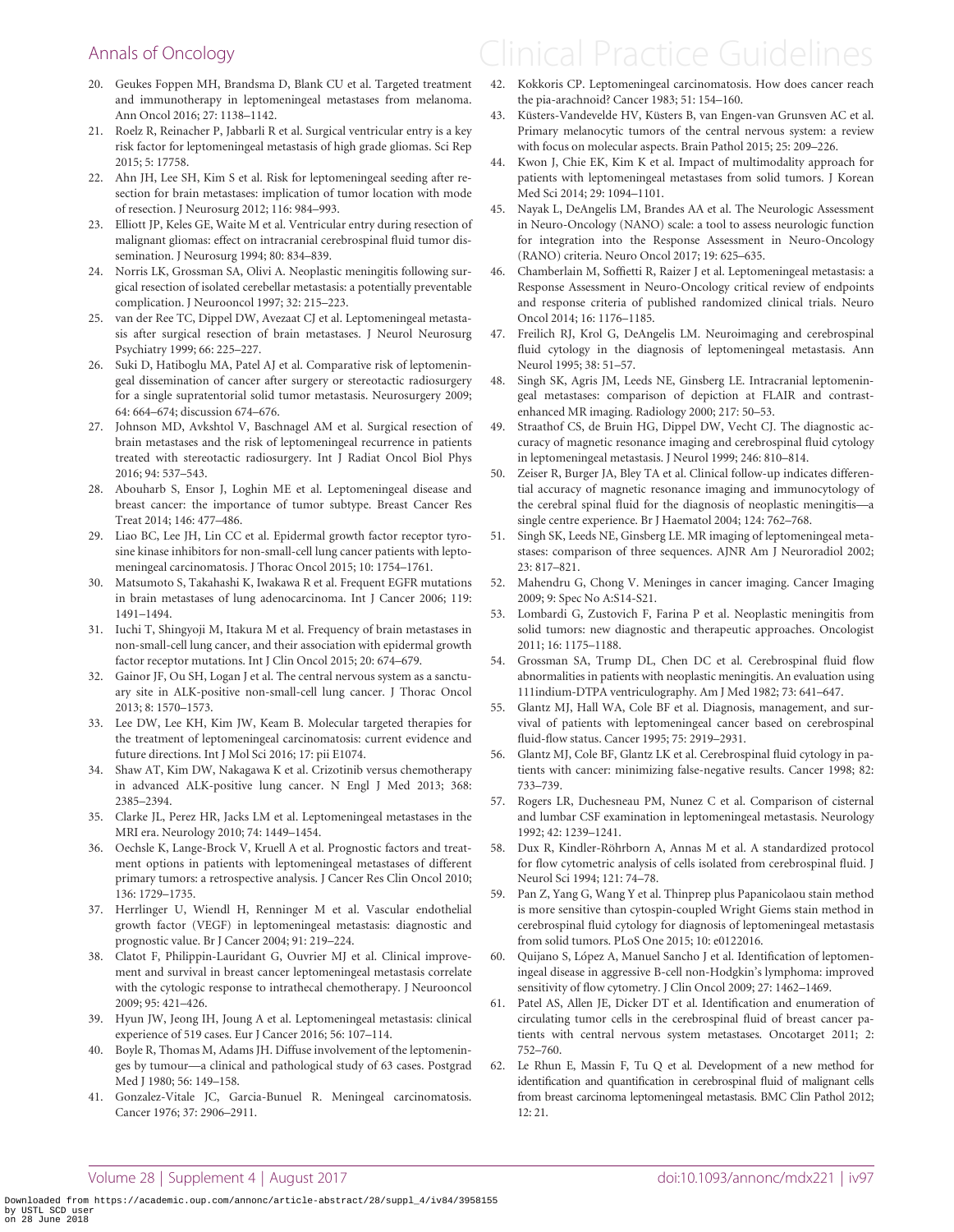- <span id="page-14-0"></span>63. Lee JS, Melisko ME, Magbanua MJ et al. Detection of cerebrospinal fluid tumor cells and its clinical relevance in leptomeningeal metastasis of breast cancer. Breast Cancer Res Treat 2015; 154: 339–349.
- 64. Milojkovic Kerklaan B, Pluim D, Bol M et al. EpCAM-based flow cytometry in cerebrospinal fluid greatly improves diagnostic accuracy of leptomeningeal metastases from epithelial tumors. Neuro Oncol 2016; 18: 855–862.
- 65. Ma C, Lv Y, Jiang R et al. Novel method for the detection and quantification of malignant cells in the CSF of patients with leptomeningeal metastasis of lung cancer. Oncol Lett 2016; 11: 619–623.
- 66. Subirá D, Simó M, Illán J et al. Diagnostic and prognostic significance of flow cytometry immunophenotyping in patients with leptomeningeal carcinomatosis. Clin Exp Metastasis 2015; 32: 383–391.
- 67. Tu Q, Wu X, Le Rhun E et al. CellSearch technology applied to the detection and quantification of tumor cells in CSF of patients with lung cancer leptomeningeal metastasis. Lung Cancer 2015; 90: 352–357.
- 68. Magbanua MJ, Roy R, Sosa EV et al. Genome-wide copy number analysis of cerebrospinal fluid tumor cells and their corresponding archival primary tumors. Genomics Data 2014; 2: 60–62.
- 69. Li Y, Pan W, Connolly ID et al. Tumor DNA in cerebral spinal fluid reflects clinical course in a patient with melanoma leptomeningeal brain metastases. J Neurooncol 2016; 128: 93–100.
- 70. Sasaki S, Yoshioka Y, Ko R et al. Diagnostic significance of cerebrospinal fluid EGFR mutation analysis for leptomeningeal metastasis in non-small-cell lung cancer patients harboring an active EGFR mutation following gefitinib therapy failure. Respir Investig 2016; 54: 14–19.
- 71. Shingyoji M, Kageyama H, Sakaida T et al. Detection of epithelial growth factor receptor mutations in cerebrospinal fluid from patients with lung adenocarcinoma suspected of neoplastic meningitis. J Thorac Oncol 2011; 6: 1215–1220.
- 72. Yang H, Cai L, Zhang Y et al. Sensitive detection of EGFR mutations in cerebrospinal fluid from lung adenocarcinoma patients with brain metastases. J Mol Diagn 2014; 16(5): 558–563.
- 73. Le Rhun E, Ruda R, Devos P et al. Diagnosis and treatment patterns for patients with leptomeningeal metastasis from solid tumors across Europe. J Neuro-Oncol 2017 [Epub ahead of print].
- 74. Pardridge WM. CSF, blood-brain barrier, and brain drug delivery. Expert Opin Drug Deliv 2016; 13: 963–975.
- 75. Boogerd W, van den Bent MJ, Koehler PJ et al. The relevance of intraventricular chemotherapy for leptomeningeal metastasis in breast cancer: a randomised study. Eur J Cancer 2004; 40: 2726–2733.
- 76. Glantz MJ, Cole BF, Recht L et al. High-dose intravenous methotrexate for patients with nonleukemic leptomeningeal cancer: is intrathecal chemotherapy necessary? J Clin Oncol 1998; 16: 1561–1567.
- 77. Bokstein F, Lossos A, Siegal T. Leptomeningeal metastases from solid tumors: a comparison of two prospective series treated with and without intra-cerebrospinal fluid chemotherapy. Cancer 1998; 82: 1756–1763.
- 78. Soffietti R, Abacioglu U, Baumert B et al. Diagnosis and treatment of brain metastases from solid tumors: guidelines from the European Association of Neuro-Oncology (EANO). Neuro Oncol 2017; 19: 162–174.
- 79. Church DN, Modgil R, Guglani S et al. Extended survival in women with brain metastases from HER2 overexpressing breast cancer. Am J Clin Oncol 2008; 31: 250–254.
- 80. Brufsky AM, Mayer M, Rugo HS et al. Central nervous system metastases in patients with HER2-positive metastatic breast cancer: incidence, treatment, and survival in patients from registHER. Clin Cancer Res 2011; 17: 4834–4843.
- 81. Lin NU, Carey LA, Liu MC et al. Phase II trial of lapatinib for brain metastases in patients with human epidermal growth factor receptor 2 positive breast cancer. J Clin Oncol 2008; 26: 1993–1999.
- 82. Lin NU, Diéras V, Paul D et al. Multicenter phase II study of lapatinib in patients with brain metastases from HER2-positive breast cancer. Clin Cancer Res 2009; 15: 1452–1459.
- 83. Toi M, Iwata H, Fujiwara Y et al. Lapatinib monotherapy in patients with relapsed, advanced, or metastatic breast cancer: efficacy, safety, and biomarker results from Japanese patients phase II studies. Br J Cancer 2009; 101: 1676–1682.
- 84. Bachelot T, Romieu G, Campone M et al. Lapatinib plus capecitabine in patients with previously untreated brain metastases from HER2 positive metastatic breast cancer (LANDSCAPE): a single-group phase 2 study. Lancet Oncol 2013; 14: 64–71.
- 85. Metro G, Foglietta J, Russillo M et al. Clinical outcome of patients with brain metastases from HER2-positive breast cancer treated with lapatinib and capecitabine. Ann Oncol 2011; 22: 625–630.
- 86. Sutherland S, Ashley S, Miles D et al. Treatment of HER2-positive metastatic breast cancer with lapatinib and capecitabine in the lapatinib expanded access programme, including efficacy in brain metastases–the UK experience. Br J Cancer 2010; 102: 995–1002.
- 87. Bartsch R, Berghoff AS, Vogl U et al. Activity of T-DM1 in Her2-positive breast cancer brain metastases. Clin Exp Metastasis 2015; 32: 729–737.
- 88. Keith KC, Lee Y, Ewend MG et al. Activity of trastuzumab-emtansine (TDM1) in HER2-positive breast cancer brain metastases: a case series. Cancer Treat Commun 2016; 7: 43–46.
- 89. Jacot W, Pons E, Frenel JS et al. Efficacy and safety of trastuzumab emtansine (T-DM1) in patients with HER2-positive breast cancer with brain metastases. Breast Cancer Res Treat 2016; 157: 307–318.
- 90. Dudani S, Mazzarello S, Hilton J et al. Optimal management of leptomeningeal carcinomatosis in breast cancer patients—a systematic review. Clin Breast Cancer 2016; 16: 456–470.
- 91. Park IH, Kwon Y, Ro JY et al. Concordant HER2 status between metastatic breast cancer cells in CSF and primary breast cancer tissue. Breast Cancer Res Treat 2010; 123: 125–128.
- 92. Wu PF, Lin CH, Kuo CH et al. A pilot study of bevacizumab combined with etoposide and cisplatin in breast cancer patients with leptomeningeal carcinomatosis. BMC Cancer 2015; 15: 299.
- 93. Li M, Zhang Q, Fu P et al. Pemetrexed plus platinum as the firstline treatment option for advanced non-small cell lung cancer: a metaanalysis of randomized controlled trials. PLoS One 2012; 7: e37229.
- 94. Zimmermann S, Dziadziuszko R, Peters S. Indications and limitations of chemotherapy and targeted agents in non-small cell lung cancer brain metastases. Cancer Treat Rev 2014; 40: 716–722.
- 95. Besse B, Le Moulec S, Mazières J et al. Bevacizumab in patients with nonsquamous non-small cell lung cancer and asymptomatic, untreated brain metastases (BRAIN): a nonrandomized, phase II study. Clin Cancer Res 2015; 21: 1896–1903.
- 96. Barlesi F, Mazieres J, Merlio JP et al. Routine molecular profiling of patients with advanced non-small-cell lung cancer: results of a 1-year nationwide programme of the French Cooperative Thoracic Intergroup (IFCT). Lancet 2016; 387: 1415–1426.
- 97. Umemura S, Tsubouchi K, Yoshioka H et al. Clinical outcome in patients with leptomeningeal metastasis from non-small cell lung cancer: Okayama Lung Cancer Study Group. Lung Cancer 2012; 77: 134–139.
- 98. Kawamura T, Hata A, Takeshita J et al. High-dose erlotinib for refractory leptomeningeal metastases after failure of standard-dose EGFR-TKIs. Cancer Chemother Pharmacol 2015; 75: 1261–1266.
- 99. Jackman DM, Cioffredi LA, Jacobs L et al. A phase I trial of high dose gefitinib for patients with leptomeningeal metastases from non-small cell lung cancer. Oncotarget 2015; 6: 4527–4536.
- 100. Tetsumoto S, Osa A, Kijima T et al. Two cases of leptomeningeal metastases from lung adenocarcinoma which progressed during gefitinib therapy but responded to erlotinib. Int J Clin Oncol 2012; 17: 155–159.
- 101. Hoffknecht P, Tufman A, Wehler T et al. Efficacy of the irreversible ErbB family blocker afatinib in epidermal growth factor receptor (EGFR) tyrosine kinase inhibitor (TKI)-pretreated non-small-cell lung cancer patients with brain metastases or leptomeningeal disease. J Thorac Oncol 2015; 10: 156–163.
- 102. Mok TS, Wu Y-L, Ahn M-J et al. Osimertinib or platinum-pemetrexed in EGFR T790M-positive lung cancer. N Engl J Med 2017; 376: 629–640.
- 103. Togashi Y, Masago K, Masuda S et al. Cerebrospinal fluid concentration of gefitinib and erlotinib in patients with non-small cell lung cancer. Cancer Chemother Pharmacol 2012; 70: 399–405.
- 104. Yang JCH, Kim DW, Kim SW et al. Osimertinib activity in patients (pts) with leptomeningeal (LM) disease from non-small cell lung cancer (NSCLC): Updated results from BLOOM, a phase I study. J Clin. Oncol 2016; 34, suppl: 9002.